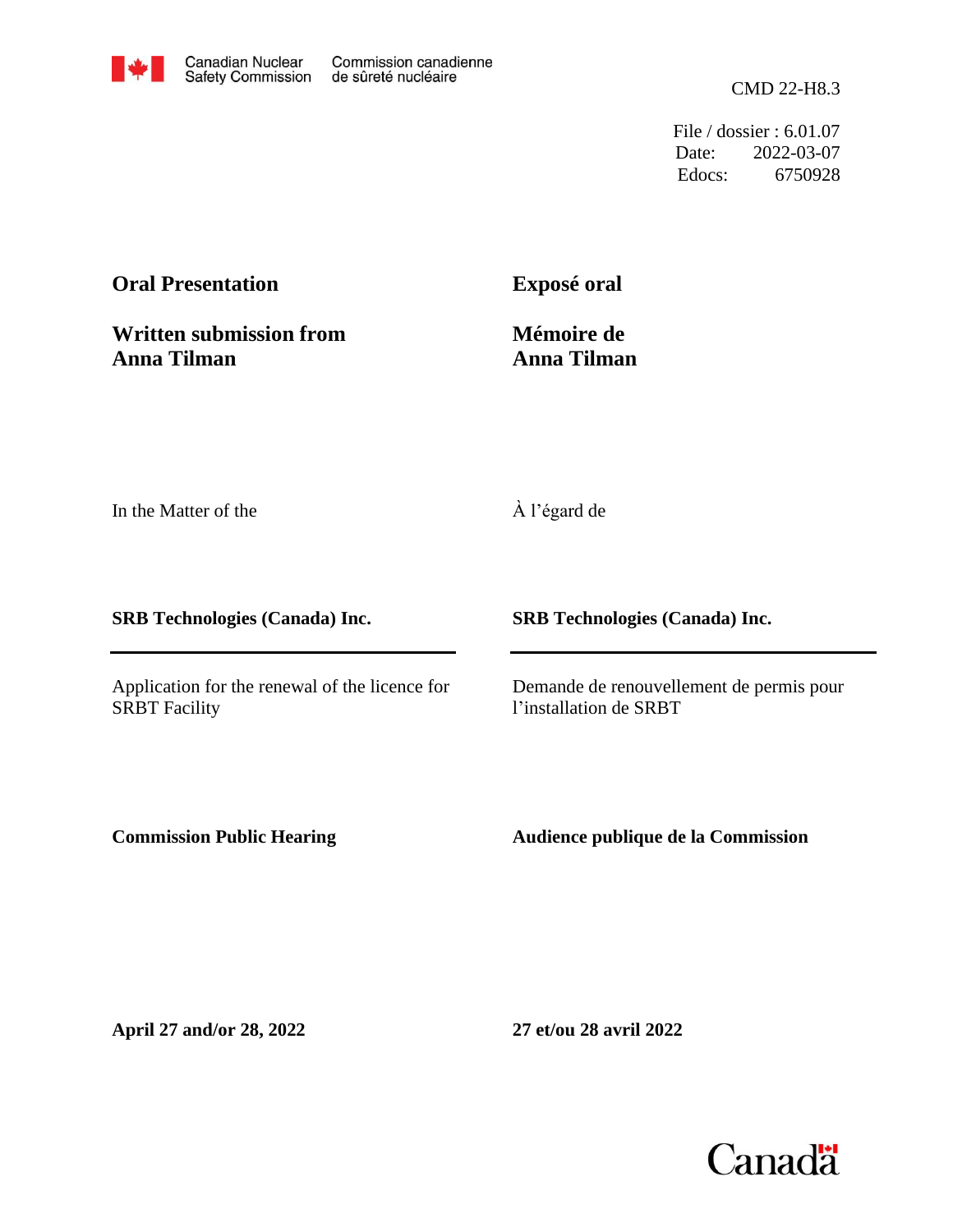# **Submission to the Canadian Nuclear Safety Commission (CNSC)**

with respect to

# **SRB Technologies (Canada) Inc.'s**

# **Application for Renewal of its Class 1B Operating Licence for a 15-year period**

**April 27, 28 2022**

Prepared by Anna Tilman B.Sc., M.A.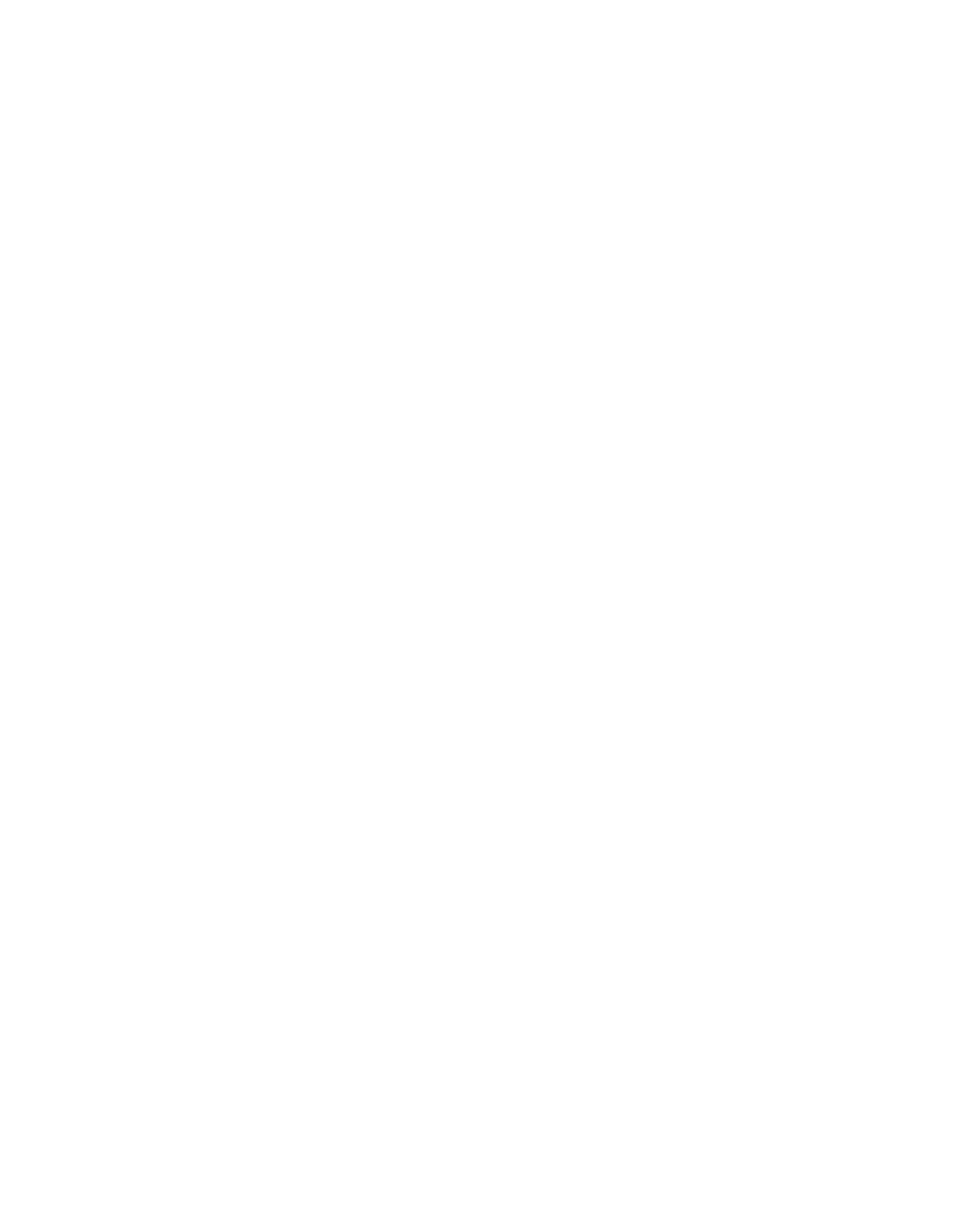# **Table of Contents**

| Relative Biological Effectiveness (RBE) of Tritium - Drinking Water Standards  4 |  |
|----------------------------------------------------------------------------------|--|
|                                                                                  |  |
|                                                                                  |  |
|                                                                                  |  |
|                                                                                  |  |
|                                                                                  |  |
|                                                                                  |  |
|                                                                                  |  |
|                                                                                  |  |
|                                                                                  |  |
|                                                                                  |  |
|                                                                                  |  |
|                                                                                  |  |
|                                                                                  |  |
|                                                                                  |  |
|                                                                                  |  |
|                                                                                  |  |
|                                                                                  |  |
|                                                                                  |  |
|                                                                                  |  |
| C. Dosimetry - International Commission on Radiological Protection (ICRP) 21     |  |
|                                                                                  |  |
|                                                                                  |  |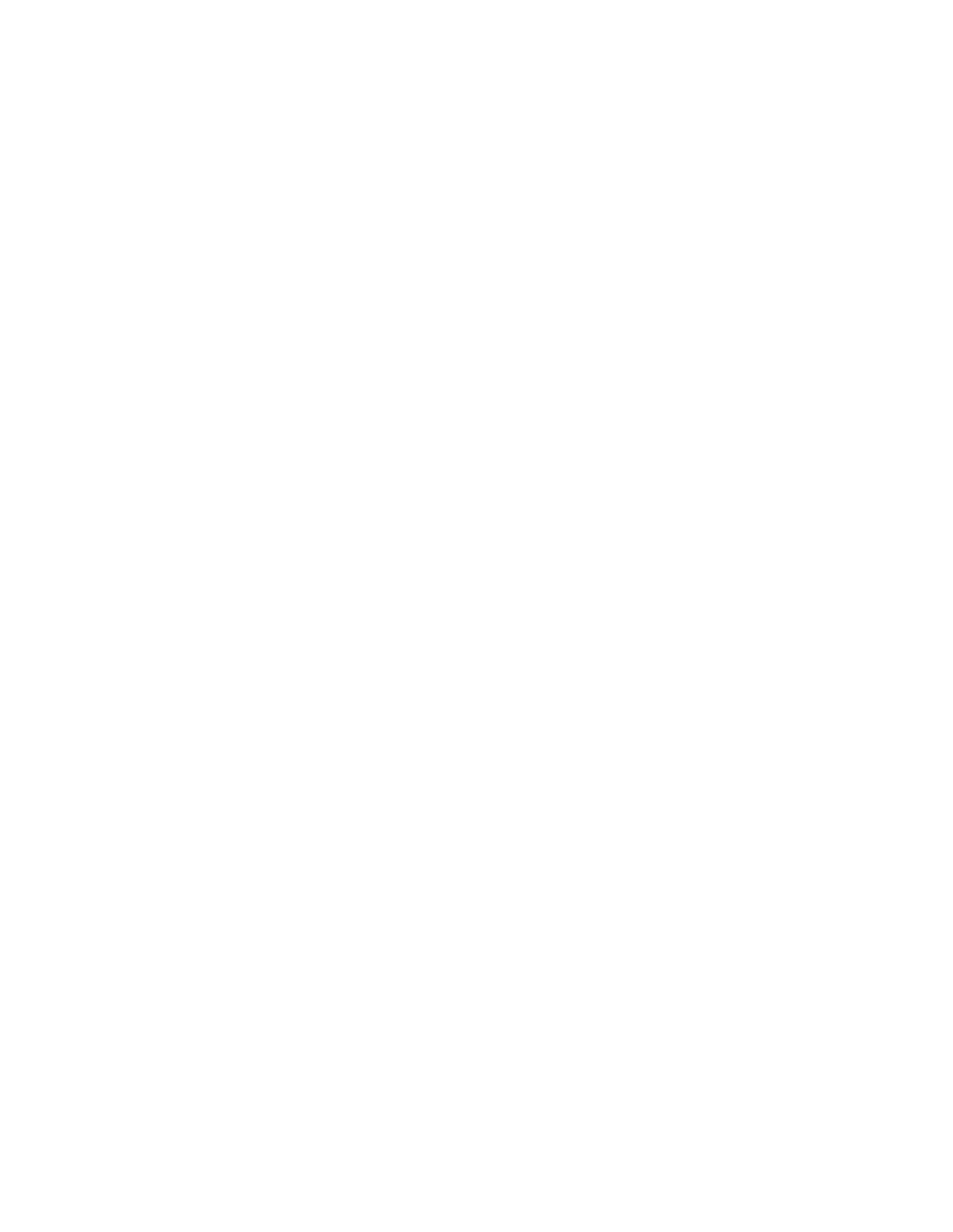# <span id="page-5-0"></span>**SRBT FACILITY – LICENCE APPLICATION REQUEST**

SRB Technologies (Canada) Incorporated (SRBT) is a gaseous tritium light source manufacturing facility located in an industrial park in the southern part of Pembroke, Ontario, approximately 150 km northwest of Ottawa. It is situated in the proximity of the traditional and treaty territories of many Indigenous Nations and communities. The area surrounding SRBT is mainly used for industrial and commercial purposes. The closest residences are located in a small residential area approximately 250 metres to the west and north-west of the facility.

Tritium light source technology was originally developed several decades ago in the United Kingdom by the precursor of SRBT. The Pembroke facility began operating in 1990 under a licence issued by the Atomic Energy Control Board. These operations involve the processing of tritium for manufacturing self-luminous safety signs and devices. In 2012, SRBT became 100% Canadian-owned and operated. Its current workforce numbers about 38-40 employees.

### <span id="page-5-1"></span>**SRBT Operations**

Tritium is the one radioisotope used by SRBT. The company processes tritium gas to produce Gaseous Tritium Light Sources (GTLS) and radiation devices containing GTLS. These products are distributed in Canada and internationally.

SRBT's current operating licence allows it to:

- Operate a Class IB facility, comprising of a tritium processing facility for the purposes of manufacturing radiation devices.
- Produce, possess, transfer, service and use, radiation devices arising from the manufacturing of radiation devices.
- Possess, transfer, use, process, manage, store and dispose of nuclear substances that are required for, associated with, or arise from the manufacturing of radiation devices.
- Possess tritium up to a limit of 6000 Terabecquerels (TBq) of tritium in any form.
- Possess and use prescribed information that is required for, associated with, or arise from the manufacturing of radiation devices.

### <span id="page-5-2"></span>**SRBT's Licence Length Request**

The current licence is due to expire on June 30, 2022. SRBT has applied for a 15-year licence renewal (from July 1, 2022 to June 30, 2037) to allow it to continue its operations.

With respect to its request, SRBT indicates that:

"The stability offered by a fifteen-year licence would also further ensure SRBT's ability to **secure long term contracts with customers and suppliers**. The company further states that based upon its performance, its continued commitment to operating the facility safely, and improving our operations continuously, SRBT believes that a licence term of fifteen years would be reasonable, beneficial, appropriate and justified."<sup>[1](#page-5-3)</sup>

<span id="page-5-3"></span> $^{1}$  CMD22-H8.1 p.15  $\overline{a}$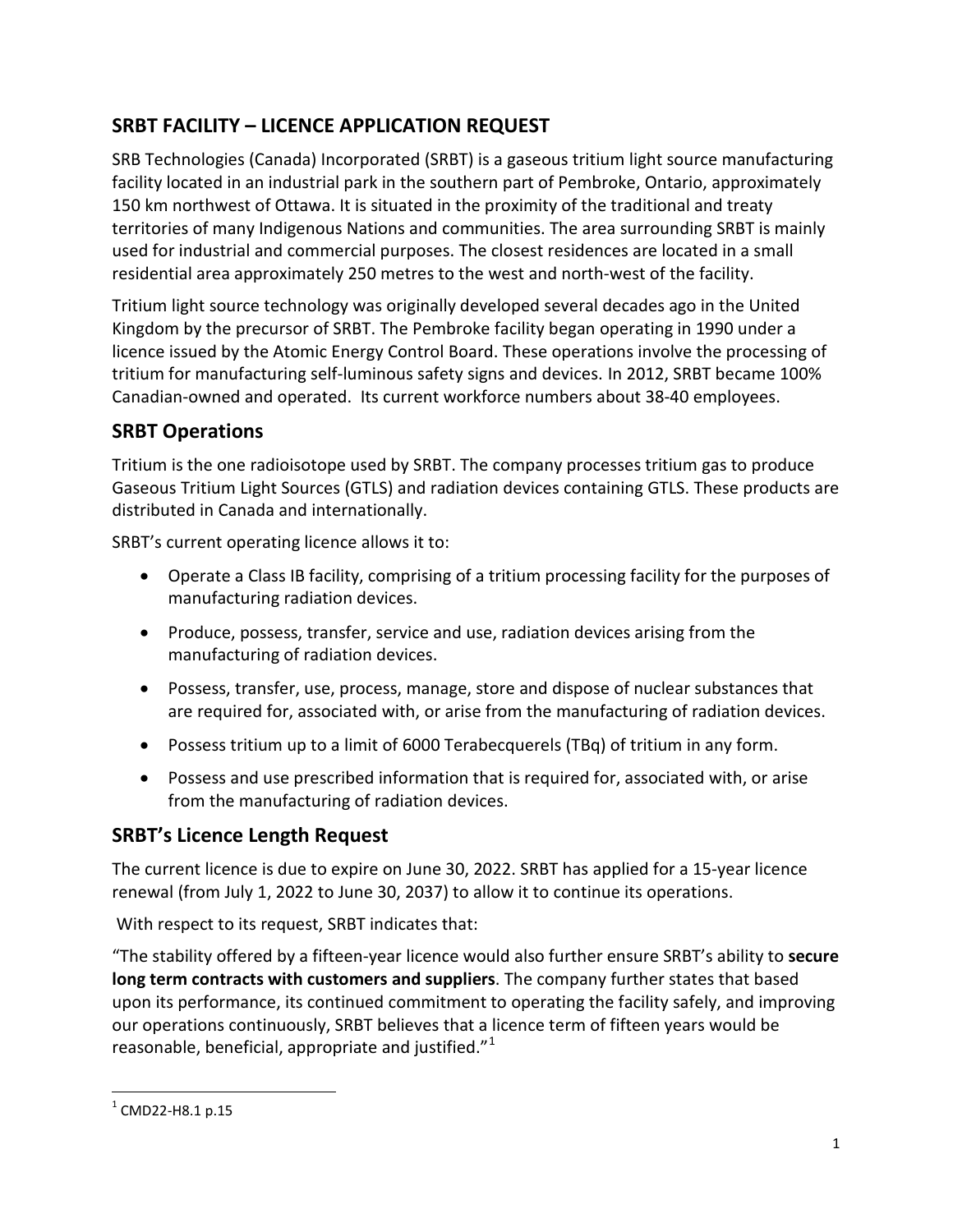The length of the licence request is controversial and highly questionable, especially in light of the history of SRBT regarding excessive emissions of tritium for a number of years.

Can one presume or assume that issues regarding the level of releases of tritium to air, wells, groundwater, and sewers will continue as they have, and not be appropriately addressed?

Will the concomitant issue of the disposal radioactive waste continue under the adoption of clearance levels for radioactive waste, thus allowing for the disposal of tritium-laden material in landfills not designed for radioactive material?

Can it necessarily be assumed that the demand for tritium signs, lights, and other tritiumcontaining products continue unabated or even increase? Some jurisdictions (the US for example) have serious concerns with tritium lights and signs etc., in particular with respect to breakage and ultimately their disposal.

The use and production of these light sources and radiation devices over the years has resulted in very sizeable emissions of tritium to air, water, groundwater and ultimately in disposal sites. Indeed, the allowable limits of tritium releases set by the Canadian Nuclear Safety Commission (CNSC) are so "liberal" that this company has been virtually given a free pass on its operations. This is unacceptable and cannot be ignored. Unfortunately, it has been ignored far too long. Too much damage has already been done. It will take decades for the present levels of tritium in the various media in the Pembroke area and beyond to decay to the point at which these levels would be negligible.

A licence period of 15 years, as requested by SRBT, cannot and must not be granted by the CNSC. If the CNSC were to do so, then it is allowing for unprecedented permissive levels of tritium to continue to be emitted in air, water and be disposed of in landfills for a very long period with impunity.

It is the responsibility and duty of the CNSC to ensure public safety and protection of the environment from radionuclides. The information and commentary presented in this submission are intended to highlight the problems and issues emanating for the operations of SRBT and will argue that this facility should be and must be closed down. There is no alternative.

The following sections of this submission deal with several issues with respect to the operations at SRBT resulting from continuing the operations of SRBT. The fundamental issues reside with past processes in the production of Gaseous Tritium Light Sources (GTLS) and radiation devices, the long-term legacy of the use of tritium and the resulting contamination of air, water and groundwater, the "disposal" of tritium-laden devices in landfills, as well as other issues and practices that have left a long and deep mark resulting from SRBT's operations.

It is important to address these matters, because of their potential and continuing impact on the environment that would only perpetuate if SRBT were to continue to operate according to their planned re-licensing request.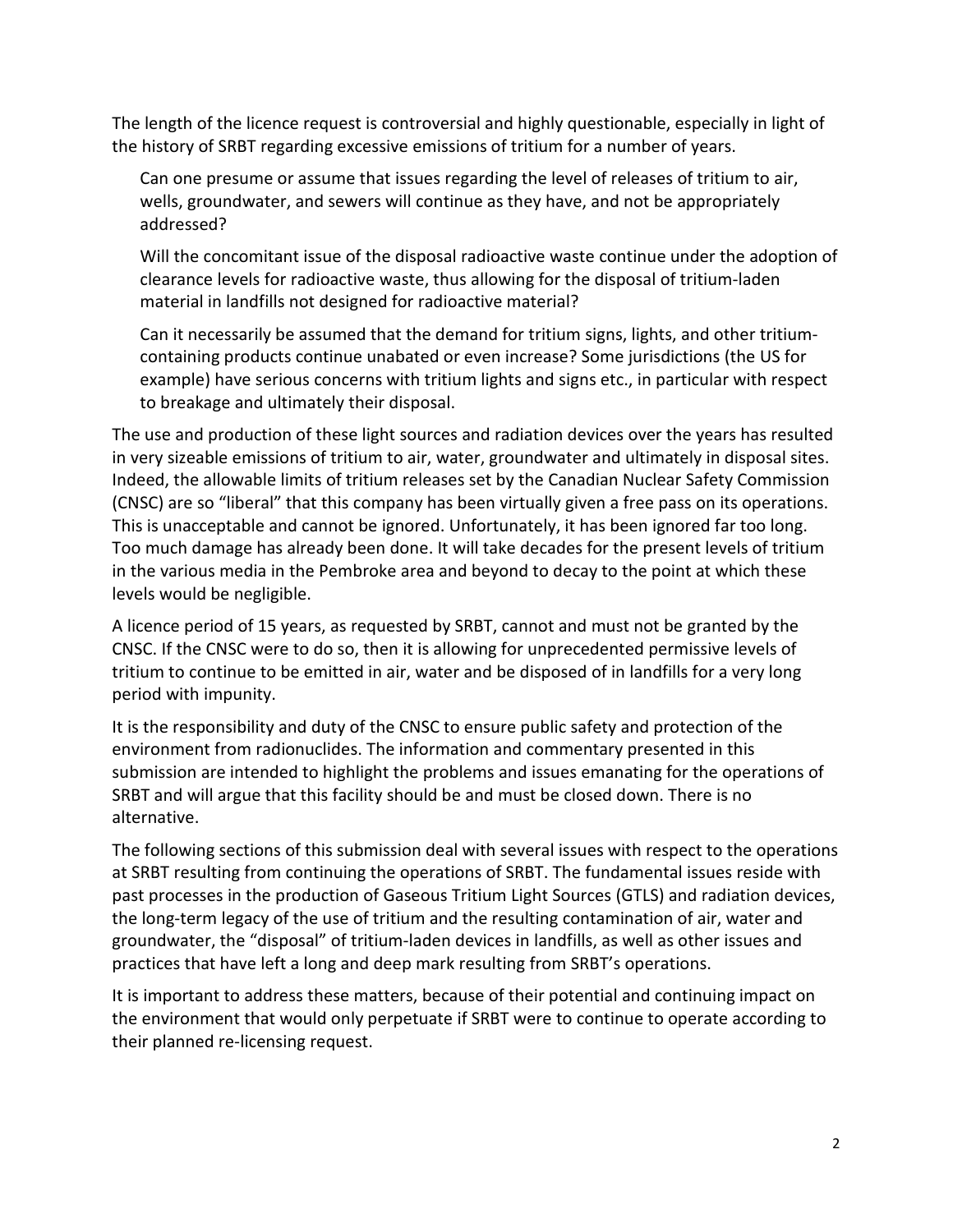### <span id="page-7-0"></span>**TRITIUM - OVERVIEW**

Tritium is a radioactive isotope of hydrogen that occurs naturally in the environment, mainly due to nuclear reactions induced by high-energy cosmic rays in the upper atmosphere. Its halflife is approximately 12.3 years, and upon decay emits a beta particle of very low energy as it transmutates to stable Helium-3.

Tritium is also produced artificially as a by-product in nuclear reactors. During their operation, tritiated water accumulates in reactor process fluid systems. It is removed and converted into diatomic molecular tritium gas by Ontario Power Generation at the Tritium Removal Facility in Darlington, Ontario. The tritium gas is immobilized and stored as a metal tritide, and then made commercially available to customers such as SRBT.<sup>[2](#page-7-2)</sup>

# <span id="page-7-1"></span>**MANUFACTURING PROCESS - GASEOUS TRITIUM LIGHT SOURCES (GTLS)**

Gaseous tritium light sources (GTLS) are comprised of borosilicate glass capsules that have been internally coated with a thin layer of phosphorescent zinc-sulfide powder. When excited by electrons, certain formulations of this powder emit characteristic wavelengths of light that can be detected by human eyes.

The SRBT facility processes and incorporates tritium gas into the coated glass capsules. The phosphorescent powder becomes excited by the beta particles emitted by tritium as it decays. This results in a continuously illuminated light source that requires no energy input in order to remain lit.

The initial brightness of a GTLS is directly correlated to the amount of tritium gas inside the light. Over time, the light source will become dimmer at a characteristic rate as the tritium gas decays, necessitating replacement if a minimum brightness is required for a specific application.

Safety devices that use GTLS have life spans ranging up to 20 years, depending on the model of the device. SRBT offers a service to take back expired safety signs and devices containing GTLS, "in order to safely process and either repurpose or safely dispose of the light sources." $3$ 

According to SRBT, thousands of shipments containing radioactive material have been safely shipped and received during the current licence period.

While SRBT states that facility security has been continuously maintained, with no securityrelated incidents or issues throughout the licence term, that has not necessarily been the case. In fact, there have been incidences with shipments, ranging from a stolen truck containing tritium signs, to mix-ups in destinations and delivery (Refer to Events in this submission for the current licence period).

<span id="page-7-3"></span><span id="page-7-2"></span> $^2$  CMD 22-H8.1 p.8,9<br> $^3$  Ibid p.9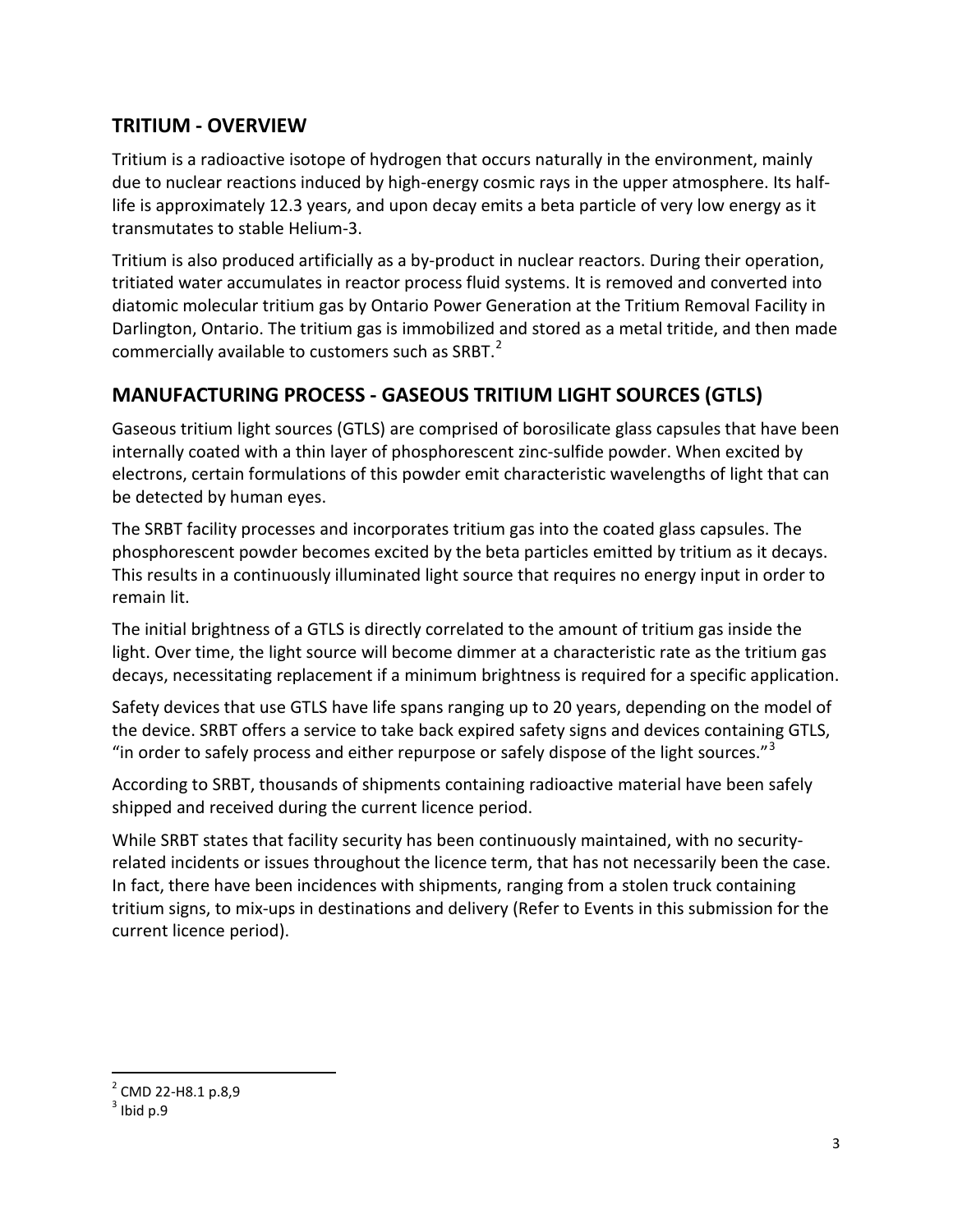# <span id="page-8-0"></span>**TRITIUM – THE STANDARDS**

### <span id="page-8-1"></span>**Overview**

 $\overline{a}$ 

Tritium is one of the major radioactive contaminants released to air and water by nuclear facilities. In particular, it is the only radionuclide used by SRBT.

SRBT has been in operation for just over thirty years. If the company is re-licensed to continue its operations for a period of 15 years (until the year 2037), levels of tritium will continue to be released to air, water, sewers, etc., for years to come. However, it is not just yearly emissions of concern, but given the half-life of tritium of 12.3 years, it is the cumulative impact of these emissions over several decades that are of concern.

Both gaseous and aqueous forms of tritium (HT and HTO respectively) are very radioactive and pervasive. The gaseous form (HT) permeates most materials, including rubber and many grades of steel, with relative ease. Because the aqueous form (HTO) is chemically and physically identical to ordinary water, it rapidly mixes everywhere.

Tritium is absorbed through inhalation, ingestion and dermal absorption, inhalation being the most dangerous route. Once absorbed into the body, it can become incorporated into DNA, where it can give rise to cancers and cause hereditary defects and other diseases. Because tritium crosses the placenta easily, it can contribute to spontaneous abortions, stillbirths, and congenital malformations. When tritium spontaneously disintegrates, the resulting recoil excitation can disrupt chemical bonds which can cause chronic diseases such as allergies or hormonal dysfunction.<sup>[4](#page-8-3)</sup>

One of the serious difficulties in dealing with tritium exposures in the workplace and elsewhere is the ease and rapidity with which it moves in and out of all biological entities, including humans. Another issue is the technical difficulty in measuring tritium once inside the body.

### <span id="page-8-2"></span>**Relative Biological Effectiveness (RBE) of Tritium – Drinking Water Standards**

The RBE is an indication of the amount of damage caused in biological tissue by a given type of radiation. Drinking water standards and workplace exposure limits for tritium have been set based on the assumption that the RBE of tritium has a value of 1, the same as that for gamma rays. Other forms of radiation, for instance, alpha particles, have an RBE of 20.

CNSC continues to rely on the current Canada Guideline and Ontario Drinking Water Quality Standard for tritium of 7,000 Bq/L as being "safe", despite recommendations dating back to the 1990s that this level be reduced to 20 Bq/L.<sup>[5](#page-8-4)</sup>

<span id="page-8-3"></span><sup>&</sup>lt;sup>4</sup> <http://iicph.org/files/health-effects-of-tritium.pdf> (Dr. Rosalie Bertell)

<span id="page-8-4"></span><sup>5</sup> Ontario Drinking Water Advisory Council, *Report and Advice on the Ontario Drinking Water Quality Standard for Tritium* (Toronto: ODWAC, 2009) [http://www.odwac.gov.on.ca/reports/052109\\_ODWAC\\_Tritium\\_Report.pdf;](http://www.odwac.gov.on.ca/reports/052109_ODWAC_Tritium_Report.pdf) Canadian Environmental Law Association, *Comments to the Ontario Ministry of the Environment Regarding the Proposal to Adopt the Canadian Drinking Water Quality Guideline for Radiological Characteristics as an Ontario Drinking Water Objective for Radionuclides* (Toronto: CELA, October 1999). See also Canadian Environmental Law Association "Proposed Tritium Drinking Water Standard Too High Say Groups" (October 26 1999).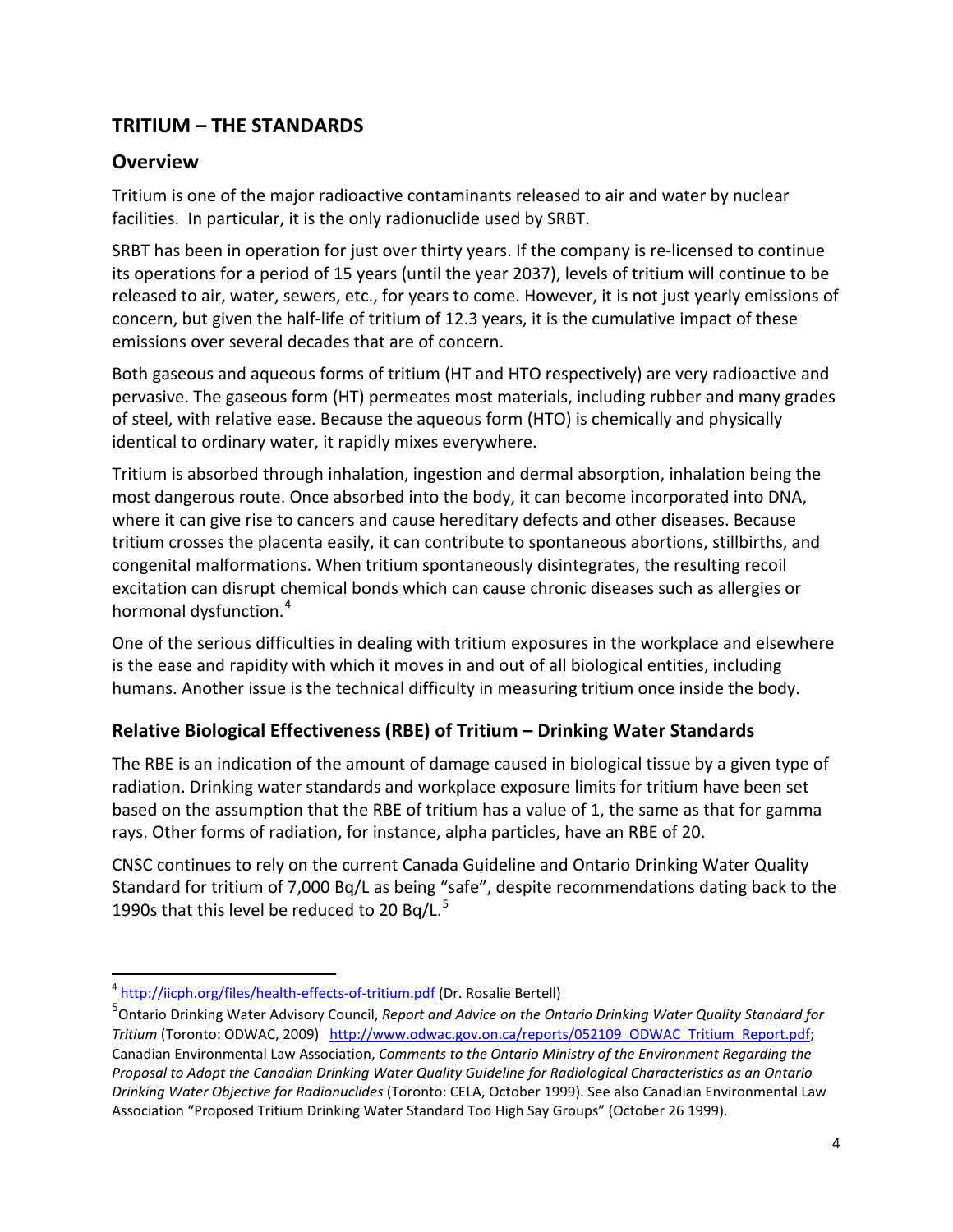This recommendation is based on the health effects from long-term, chronic exposure over a lifetime of 70 years, and limits the lifetime risk to about one excess fatal cancer per million people. This matches the current Canadian Federal (and Provincial) limit for chemicals, which is set at levels that provide a lifetime risk of 1-10 excess fatal cancers per million people.

The current drinking water guideline of 7,000 Bq/L allows for 350 excess fatal cancers per million people over a lifetime. The risks used to determine standards for radioactive substances in Canada, such as for tritium in drinking water, must be at least as stringent as the standards for non-radioactive chemicals.

The current value established for the RBE for tritium is such a severe underestimation. In fact, it is an embarrassment and travesty! If it were set at a precautionary level to reflect the issues with exposure to tritium then all exposure standards for tritium would have to be adjusted accordingly, and a new drinking water standard would appropriately reflect the impact of tritium on the human body, unlike the current standard which is only established to suit the need of the nuclear industry.<sup>[6](#page-9-1)</sup>

Ultimately, and ideally, there should be no tritium in drinking water.

# <span id="page-9-0"></span>**RADIOACTIVE WASTE MANAGEMENT – DISPOSAL AND "CLEARANCE"**

The routine processing of tritium for the purposes of manufacturing gaseous tritium light sources and devices results in the generation of tritium-contaminated waste materials. In order to manage these materials effectively and safely, SRBT implemented and maintains a waste management program that was submitted as part of their application for a licence renewal.

SRBT's Waste Management Program includes a set of procedures aimed at ensuring that the waste is minimized, appropriately classified and segregated, characterized for hazards, stored and processed safely, and cleared or managed in accordance with regulatory requirements.<sup>[7](#page-9-2)</sup>

Waste materials characterized as being contaminated to levels that exceed "conditional clearance levels" are disposed of through licenced radioactive waste management service providers.

Conditional clearance levels were initiated in 2015 as a means of a management strategy to deal with what is deemed to be very mildly-contaminated radioactive materials.<sup>[8](#page-9-3)</sup> The so-called "cleared" waste is considered no longer radioactive and thus can be "free-released", that is, dispersed to landfills and recycling streams without public knowledge or consent and no means of tracking it.

The application of clearance levels is highly disconcerting, in that it effectively is allowing material contaminated with tritium to be deposited in landfills without protective measures, etc., and thus without proper accounting or protection for the environment. This practice

<span id="page-9-1"></span> $^6$  http://tapcanada.org/wordpress/wp-content/uploads/cerrie-report-on-tritium.pdf<br>  $^7$  CNSC document CMD 22-H8 p.55-57

<span id="page-9-2"></span>

<span id="page-9-3"></span><sup>8</sup> SRBT CMD 22-H8.1 p. 73,74 (CSA N292.5-11, *Guideline for the exemption or clearance from regulatory control of materials that contain, or potentially contain, nuclear substance*). Ref[: http://laws](http://laws-lois.justice.gc.ca/eng/regulations/SOR-2000-207/page-14.html)[lois.justice.gc.ca/eng/regulations/SOR-2000-207/page-14.html](http://laws-lois.justice.gc.ca/eng/regulations/SOR-2000-207/page-14.html)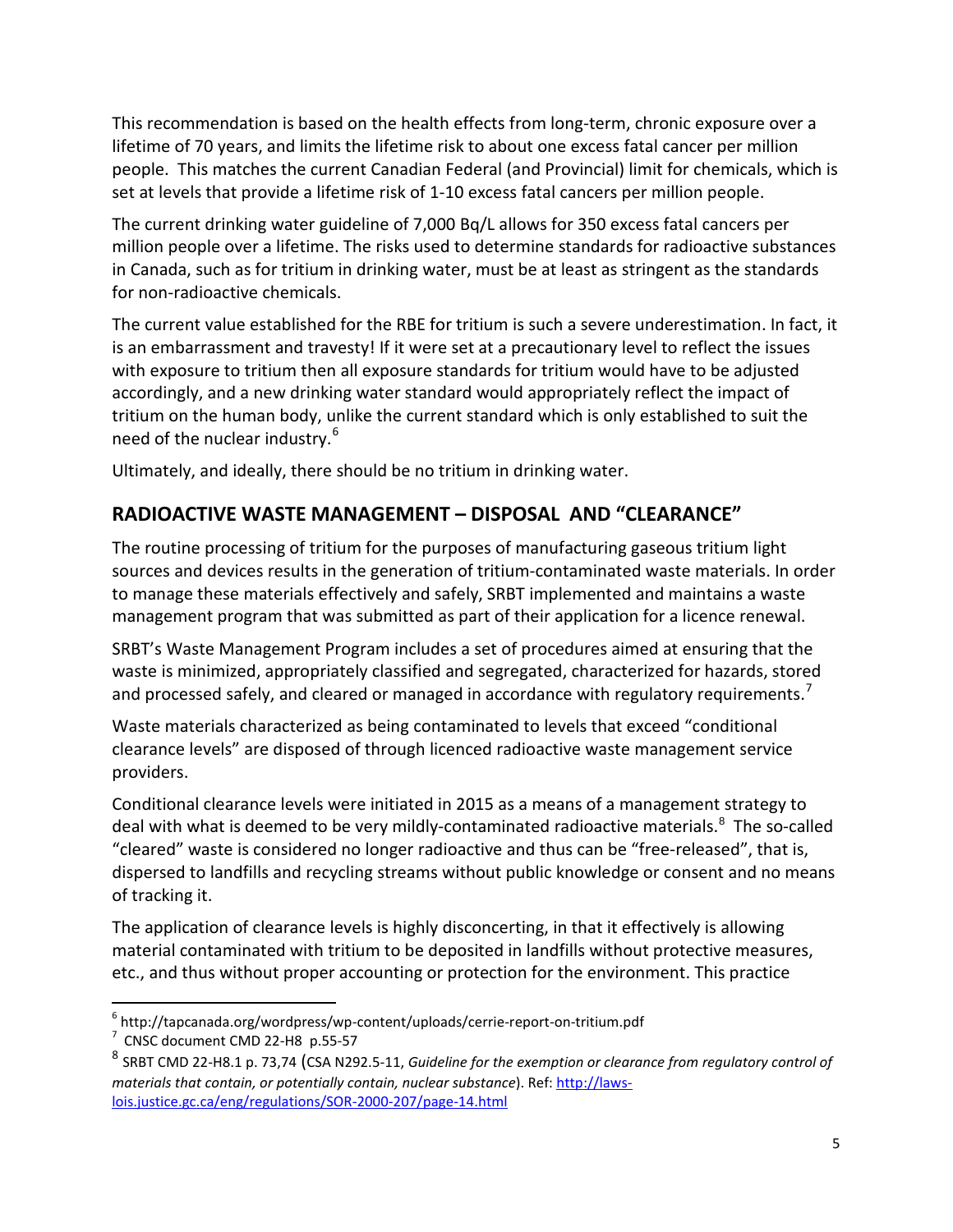removes responsibility and liability from the nuclear industry and the government to properly account for releases of radioactive material in waste. It is a dubious and devious means of reducing radioactive active waste as though such waste never even existed, and fails to protect public health and safety.

Only to add to the issue of the disposal of radioactive waste, in addition to manufacturing radiation devices in the form of tritium-powered self-luminous safety signs, SRBT offers endusers a service for the return of expired or otherwise disused devices for management. As part of this service, **SRBT dismantles devices that contain tritium light sources, so that the light sources may be either safely re-used, or managed through a licensed radioactive waste service provider as low-level radioactive waste.** Accordingly, by dismantling these devices and removing the light sources, the mass and volume of low-level radioactive waste generated is "minimized".

SRBT does detail the number of expired tritium safety signs and devices processed, and the amount of low-level radioactive waste generated and "safely managed" in their annual compliance reports submitted to the CNSC.

Over the course of the current licence term, SRBT processed over 150,000 tritium safety signs from various manufacturers. Somehow, the company regards this as ensuring a closed-loop life cycle for the tritium light sources used in their products.

CNSC staff have reviewed SRBT's Waste Management Program and find it to be satisfactory. Unfortunately, this is not the case.

From a health and environmental perspective, SRBT's waste management plan is fraught with issues. By allowing for conditional clearance, the amount of "low-level" radioactive material generated and routed to a licences waste management facility in one year alone, let alone for many years yet to come, means that the cumulative impacts that this waste will have is not being considered or taken into account. Nor is there any recognition of the half-life of tritium, 12.3 years. So the radioactive waste keeps piling up with time, as relatively little will decay.

# <span id="page-10-0"></span>**RADIOACTIVE WASTE CONSIGNMENTS – 2020 [9](#page-10-1)**

Thirteen shipments of low-level waste (LLW) were made to Canadian Nuclear Laboratories (CNL) this year alone. All thirteen shipments included expired gaseous tritium light sources. As stated in this Annual Compliance and Performance Report:

The implementation of Conditional Clearance Levels for waste materials has continued to be successful in reducing the amount of waste material that is needlessly disposed of as radioactive waste. SRBT continues to offer return and disposal services to customers who possess expired tritium-illuminated devices, such as 'EXIT' signs.

In 2020, a total of 34,081 expired (or otherwise removed from service) self-luminous safety 'EXIT' type signs were accepted by SRBT from Canadian and American sources, representing

<span id="page-10-1"></span> $^{9}$  2020 Annual Compliance Report – p. 19, 148-9, 152.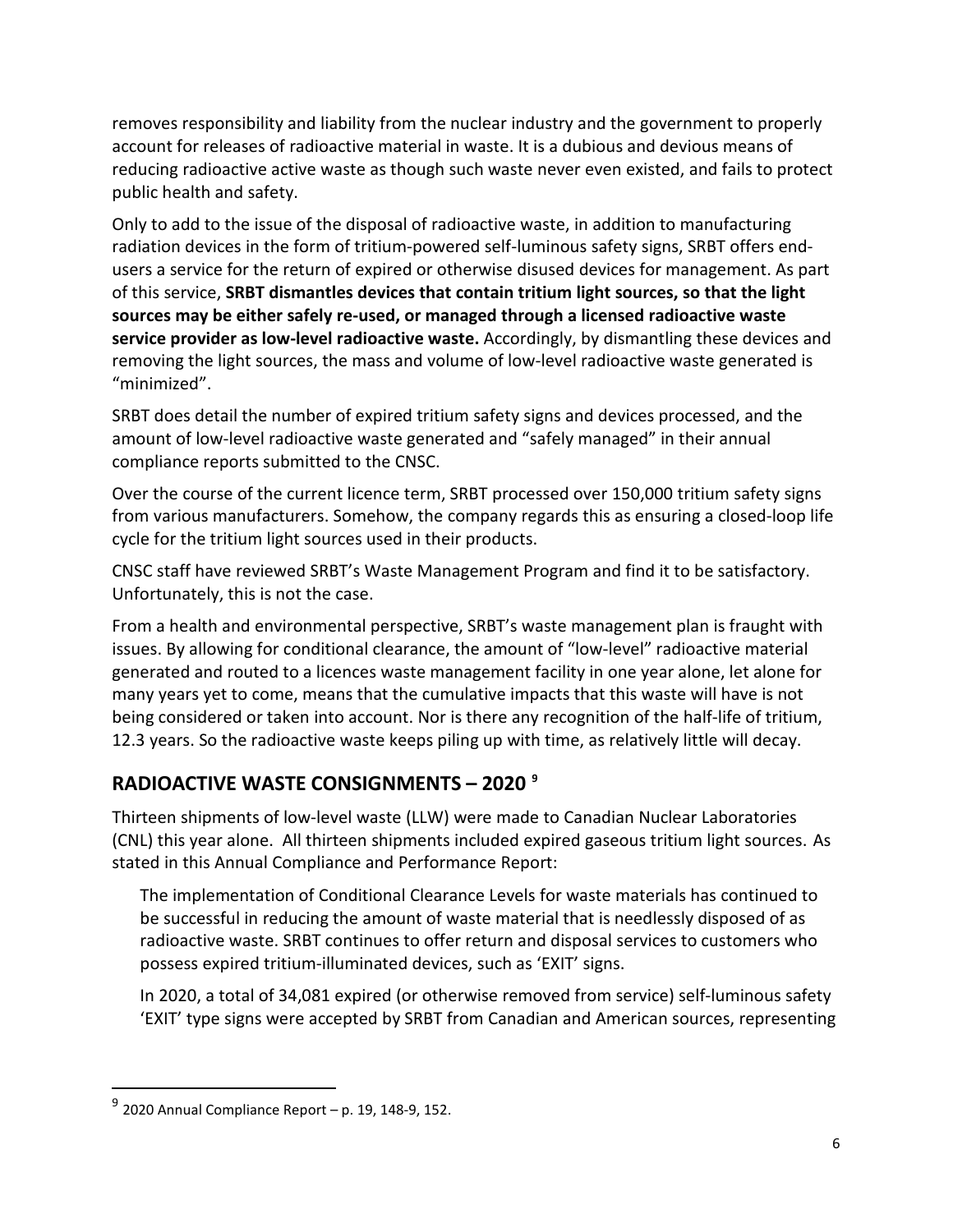a total activity of 6878 TBq of tritium.<sup>[10](#page-11-1)</sup> (As a comparison, in 2019, a total of 28,073 signs were processed representing 5,144.93 TBq of tritium.)

An additional 179.69 TBq of tritium was accepted from international origins (i.e. other than Canada and the United States) in the form of expired tritium illuminated devices, such as aircraft signs, dials, gauges and other smaller equipment. These were also processed for shipment to a licenced waste management facility.

There is an apparent supposition that expired signs would be disassembled safely and the light sources removed, to ensure that the volume of low-level radioactive waste generated is minimized and thus be shipped to a licenced radioactive waste management service provider.

It is worth noting that the U.S. Nuclear Regulatory Commission (NRC) requires proper accounting and disposal of tritium signs of all radioactive materials, which includes unwanted or unused signs, because a damaged or broken sign could cause radioactive contamination of the immediate vicinity, requiring a potentially expensive clean up. $^{11}$ 

# <span id="page-11-0"></span>**THE MINIMIZATION OF RADIOACTIVE WASTE - CLEARANCE LEVELS**

As a means of dealing with the sheer volume of materials contaminated with "low-level" radioactive waste, governments and nuclear agencies have developed policies that "clear" materials with low levels of radioactive contamination from regulatory control if they meet criteria referred to as "clearance levels".

This "cleared" waste is then treated as no longer radioactive and can be "free-released", that is, dispersed freely to landfills, recycling streams and even commercial and consumer products, without public knowledge and no means of tracking it, thereby avoiding accountability.

By instituting clearance levels, the nuclear industry has "minimized" its quantity of radioactive waste while making it available in the marketplace, without informed public knowledge and/or consent. This practice removes responsibility and liability from the nuclear industry and the government to properly account for releases of radioactive waste.

The deregulation of some low-level radioactive waste material and clearance levels of radionuclides has been in place in Canada under the *Nuclear Substances and Radiation Devices Regulations* (NSRDR) for several years. It is also widely practiced by other countries. Ref:<http://laws-lois.justice.gc.ca/eng/regulations/SOR-2000-207/page-14.html>

It is a dubious and devious means of reducing radioactive active waste as though such waste never even existed. Above all, the use of clearance levels fails to protect public health and safety and the environment. It is an abject rejection of responsibility of the government and the nuclear industry.

<span id="page-11-1"></span> $^{10}$  Ibid p. 149 – total activity of tritium stated was 5,360.02 TBq. Total activity using Table 35 p. was 6878 TBq.

<span id="page-11-2"></span> $11$  https://www.nrc.gov/reading-rm/doc-collections/fact-sheets/fs-tritium.html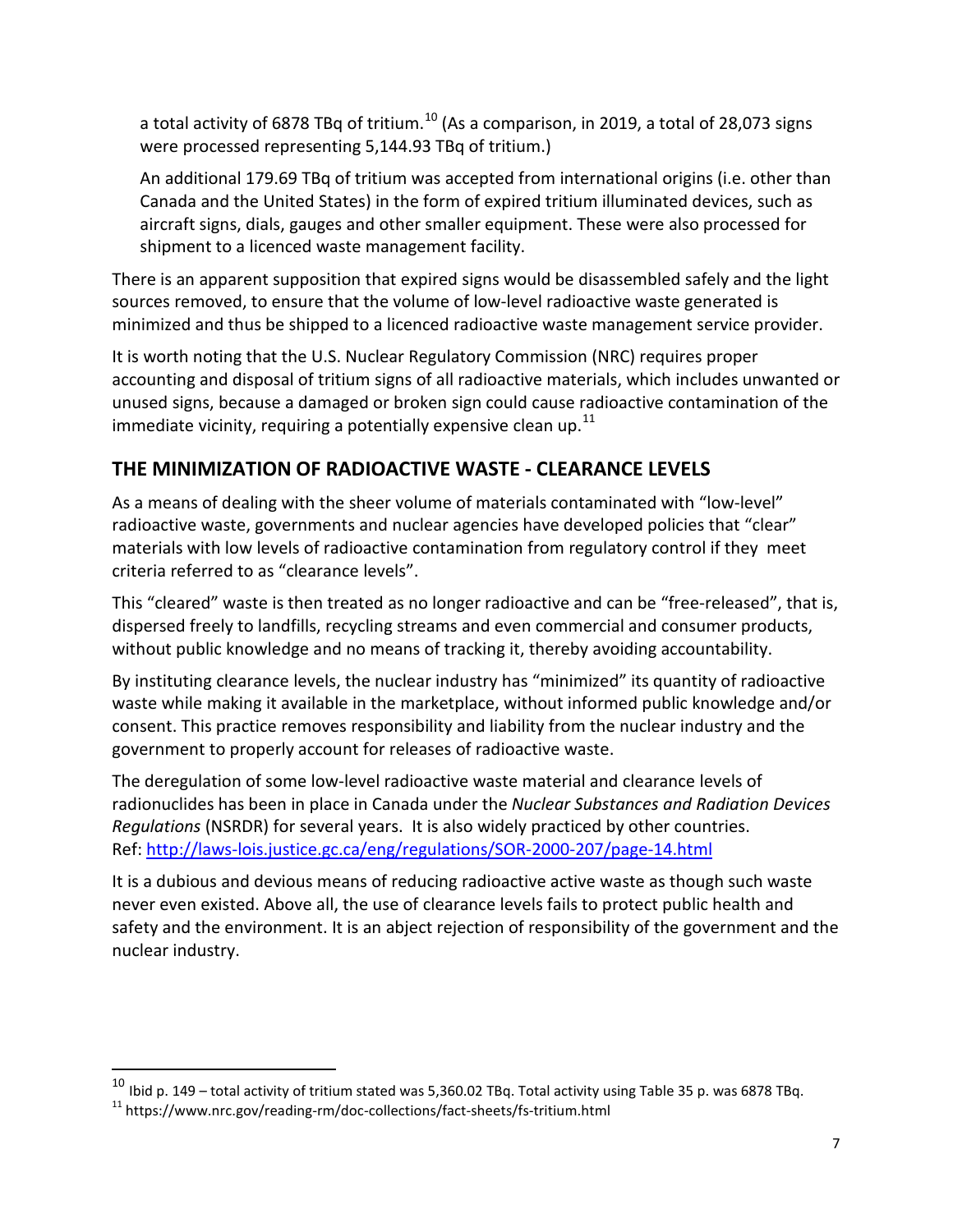# <span id="page-12-0"></span>**Proposed Improvements** [12](#page-12-3)

In their licence application, SRBT initially committed to revise the waste management program and bring it into compliance with the following CNSC Regulatory Document and CSA Group standard by December 31, 2021: REGDOC-2.11.1, *Waste Management, Volume I: Management of Radioactive Waste*, and CSA N292.0-19, *General principles for the management of radioactive waste*. SRBT has revised its commitment and will incorporate the aforementioned documents along with the recently published CSA N292.8-21 *Characterization of radioactive waste and irradiated fuel* [44] into their Waste Management Program by December 31, 2022.

No reason was provided for this delay. Consequently, without having details as to the potential revision, no comments can be made as to the potential revision of SRBT's waste management program. This is an example of another weakness in SRBT's licence application, as any changes would ensue after the fact. Thus, for CNSC to conclude that SRBT's Waste Management Program meets the applicable regulatory requirements is an a priori conclusion without merit. Unfortunately, it is indicative of the manner in which such waste is being "treated".

# <span id="page-12-1"></span>**REPORTING EVENTS - PUBLIC ACCOUNTABILITY**

# <span id="page-12-2"></span>**CNSC Requirements**

Since 2003, Nuclear Power Plant operators are required to submit "Event Reports", known as S-99 Reports, to the CNSC on a yearly basis under the S-99 regulatory standard.<sup>[13](#page-12-4)</sup> The regulatory document, REGDOC-3.1.1, *Reporting Requirements for Nuclear Power Plants* replaced the S-99 regulatory standard as of June 2015.<sup>[14](#page-12-5)</sup> The requirements under this regulation set out the timing and information that nuclear facility licensees are required to report to the CNSC to support the conditions of their operating licences, similar to the S-99 regulations.

Accordingly, for every "reportable" event a nuclear facility must file a full report that provides details regarding the event, including the effects on the environment, the health and safety of persons, and the maintenance of security that has resulted or may result from the situation, as well as the actions that the facility has taken or proposes to take with respect to the reportable event.<sup>[15](#page-12-6)</sup>

The regulation also states that "Licensees should use the situation or event reporting according to this regulatory document as an input to their public disclosure protocol."<sup>[16](#page-12-7)</sup>

However, there are limitations as to what is considered a reportable event and the information that is made publicly available. For example:

<span id="page-12-3"></span><sup>12</sup> CMD 22-H8 p. 58 3.11.3.3 Proposed Improvements

<span id="page-12-4"></span><sup>13</sup> Section 6.3 of the S-99 regulatory standard, *Reporting Requirements for Nuclear Power Plants* CNSC March 2003 [http://nuclearsafety.gc.ca/pubs\\_catalogue/uploads/S99en.pdf](http://nuclearsafety.gc.ca/pubs_catalogue/uploads/S99en.pdf) (Criteria - p. 24, 25)<br>
<sup>14</sup> nuclearsafety.gc.ca/eng/acts-and-regulations/regulatory.../regdoc3-1-1/index.cfm<br>
<sup>15</sup> CNSC CMD 17-H.3 p. 31: Sections 29 and 30 of

<span id="page-12-5"></span>

<span id="page-12-6"></span>specific scenarios under which a licensee must file a report to the CNSC.

<span id="page-12-7"></span><sup>16</sup> [http://nuclearsafety.gc.ca/eng/acts-and-regulations/regulatory-documents/published/html/regdoc3-1-](http://nuclearsafety.gc.ca/eng/acts-and-regulations/regulatory-documents/published/html/regdoc3-1-1/index.cfm%23appA) [1/index.cfm#appA](http://nuclearsafety.gc.ca/eng/acts-and-regulations/regulatory-documents/published/html/regdoc3-1-1/index.cfm%23appA)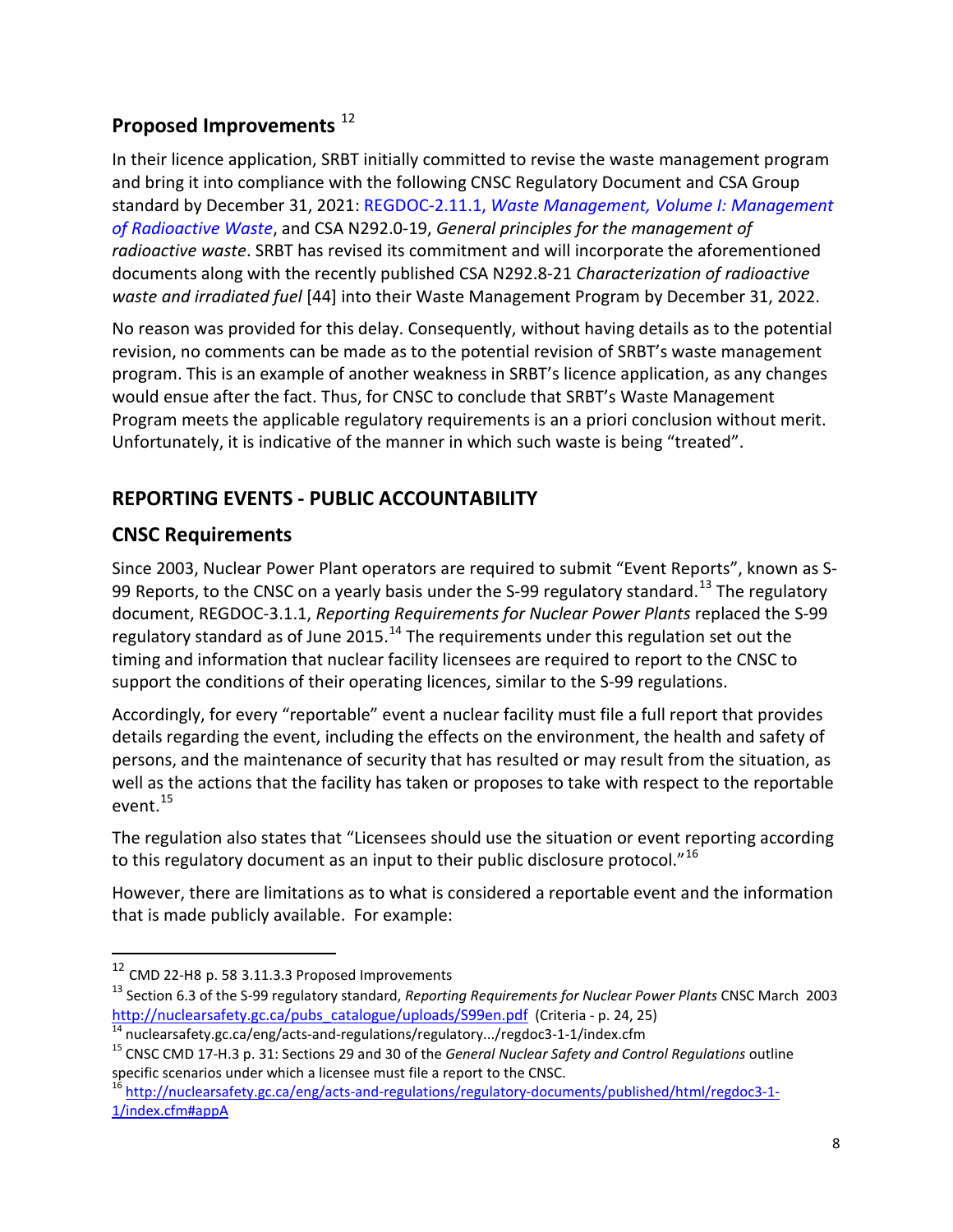- The websites of licensees include only a list of events that have occurred at a specific station for a specific year and a report number.<sup>[17](#page-13-1)</sup> No further information is provided as to how to actually access the full reports on any of these events. Thus, the public has no indication as to the cause of the accident/incident; its relative severity; or whether there were releases of radioactive and other hazardous substances that resulted in exposure by workers and/or the public.
- The lists of events exclude those considered to involve confidential or security-based information. While a request can be made for such information under Access to Information, some of that information could still be redacted. This further limits public access to reports of events beyond those submitted under REG 3.1.1. Thus the public is uninformed as to how such events may have affected them.

Despite weaknesses in the system of reporting, these reported events tell us a number of things. Firstly, there are several incidents, irregularities etc., at these facilities, year after year. Some of them could or have resulted in the release highly toxic substances to the environment, both radiological and non-radiological, but there is never an indication of failure to protect and prevent such incidences.

The strangest and most disturbing event deals with shipping, transporting the signs – stolen shipments, misplaced, damaged, fires on site, etc. What else may be going on that is amiss is not necessarily found or included in these reports.

The change in the CNSC regulations as to reporting events and disclosure has meant that the public has no access to details or follow-up reports. Has the change in regulation had a negative impact on the public's ability to access event reports?

With respect to SRBT, the root causes of these events between July 1, 2015 to December 31, 2021, included failure to follow procedures, equipment failures, fires, and transportation mishaps, to name a few.

# <span id="page-13-0"></span>**Reportable Events at SRBT - July 2015-December 31, 2021[18](#page-13-2)**

#### Sept. 25, 2015

During maintenance work on the air compressor, an oil hose became disconnected from a pressurized section of the compressor, ejecting a fine mist of oil into the room, and activating the smoke detector and setting off the facility fire alarm.

June 1, 2016

At 1150h, the facility fire alarm sounded, and all personnel evacuated and responded accordingly. The smoke had been detected in the compressor room, caused by friction associated with the entanglement of a failed drive belt on the unit. SRBT increased the frequency of drive belt maintenance from annual to semi-annual as a result of this event.

<span id="page-13-1"></span><sup>&</sup>lt;sup>17</sup>http://www.brucepower.com/2017-reportable-events/: http://www.brucepower.com/site-updates/

<span id="page-13-2"></span><sup>&</sup>lt;sup>18</sup> CMD 22-H8 p.20 - Table 4: CMD 22-H. 1p. 96 -97. Specific dates of these events vary slightly between CNSC and SRBT submissions.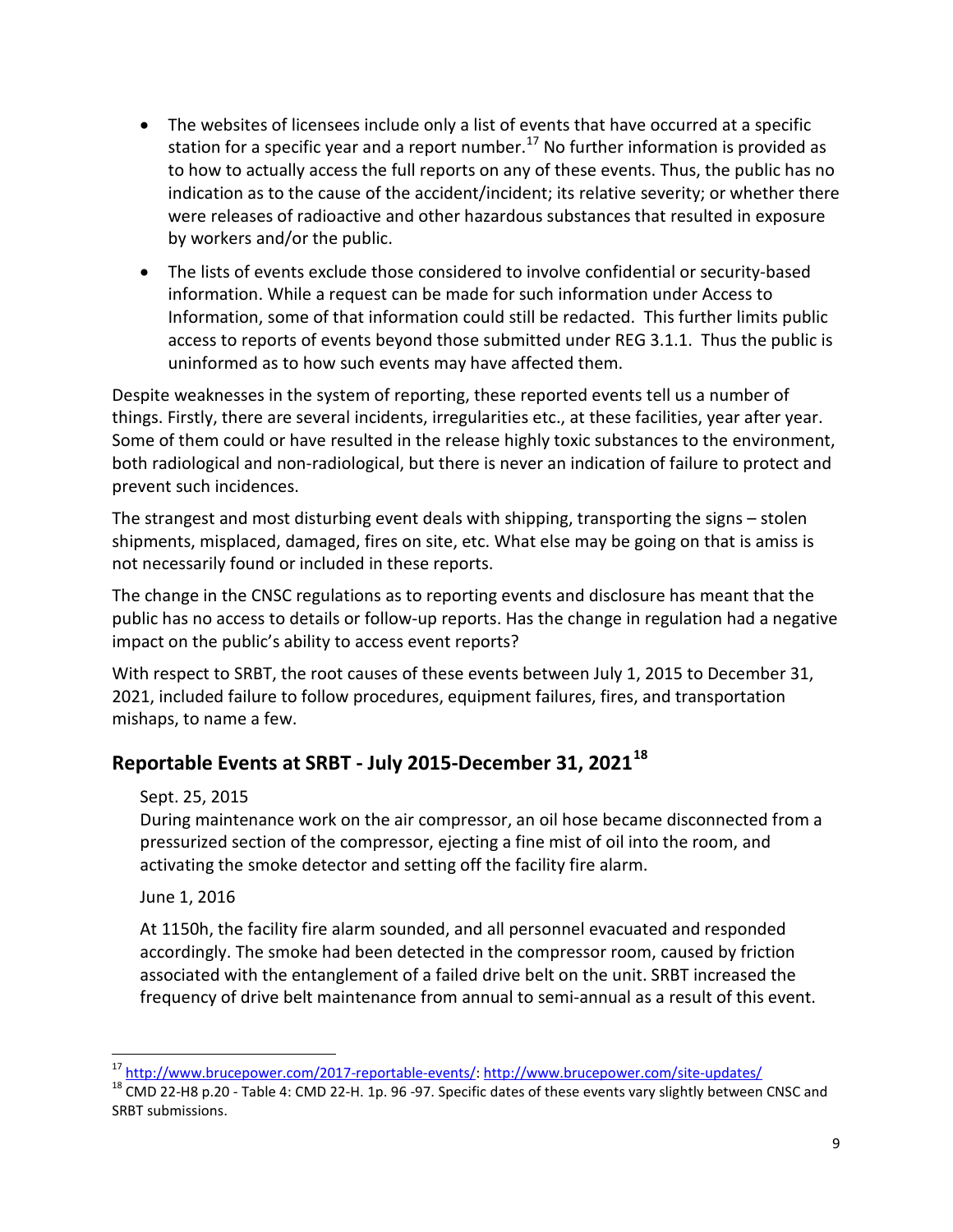#### Nov. 28, 2016

SRBT reported that a trailer containing 4 pallets of expired tritium exit signs had been stolen while in transport to the SRBT facility in Pembroke. The trailer was stolen while parked in the yard of Sera Global Logistics in Mississauga, Ontario while awaiting further transport. The trailer was reported as being found on December 15, 2016. The carrier and Peel Regional Police inspected the trailer in close consultation with SRBT, where it was determined that the packages had not been tampered with, and remained in good condition for transport. Once the shipment arrived in Pembroke, the SRBT Health Physics Team performed a radiological assessment of the trailer and its contents, finding no evidence of any hazard. An inventory check confirmed that there were no missing exit signs.

#### June 6, 2017

A package was returned to SRBT with clear evidence of damage in transport. The package was categorized as UN2910, Excepted Package, Limited Quantity of Material, and was destined for a customer located in Bulgaria when it was refused loading for export by aircraft due to the apparent damage to the outside of the package. The package was assessed upon receipt, and although the physical damage was visually evident, an assessment found no radiological hazard associated with the package (i.e., no evidence of contamination, products contained within were still in excellent condition).

#### November 2017

A contracted freight carrier notified SRBT that they had declared a package containing 26 tritium powered self-luminous aircraft safety signs lost. The package was intended for a customer in Germany, and was categorized as UN2911, Excepted Package, Articles. On December 6, 2017, the carrier informed SRBT that the package had been located in Munich, and delivery to the customer was completed on December 12, 2017.

#### February 5, 2018

A spent bulk tritium container was transported and delivered to a consignee as a Type 'A' package, but was later determined to have contained a Type 'B' quantity of tritium. The consignee notified SRBT of this finding after conditioning the tritium container in preparation for filling. As a result, SRBT altered internal packaging procedures to categorize all spent bulk tritium containers as UN2916 Type 'B' in the future.

#### January 2, 2019

SRBT reported that a major fire was in progress at a nearby lumberyard, resulting in a loss of power to a significant part of the City of Pembroke, including the SRBT facility.

#### January 22, 2019

SRBT erroneously accepted 3 tritium-powered aircraft safety signs from a customer in the European Union. The signs had recently been sold and exported by SRBT in accordance with an export licence. The signs were received by the customer, but after inspection the signs were rejected as they were found to not meet the design requirements for their purpose. The customer sent the 3 signs back without authorization from SRBT, and the shipment was mistakenly accepted upon arrival, without having the required import licence.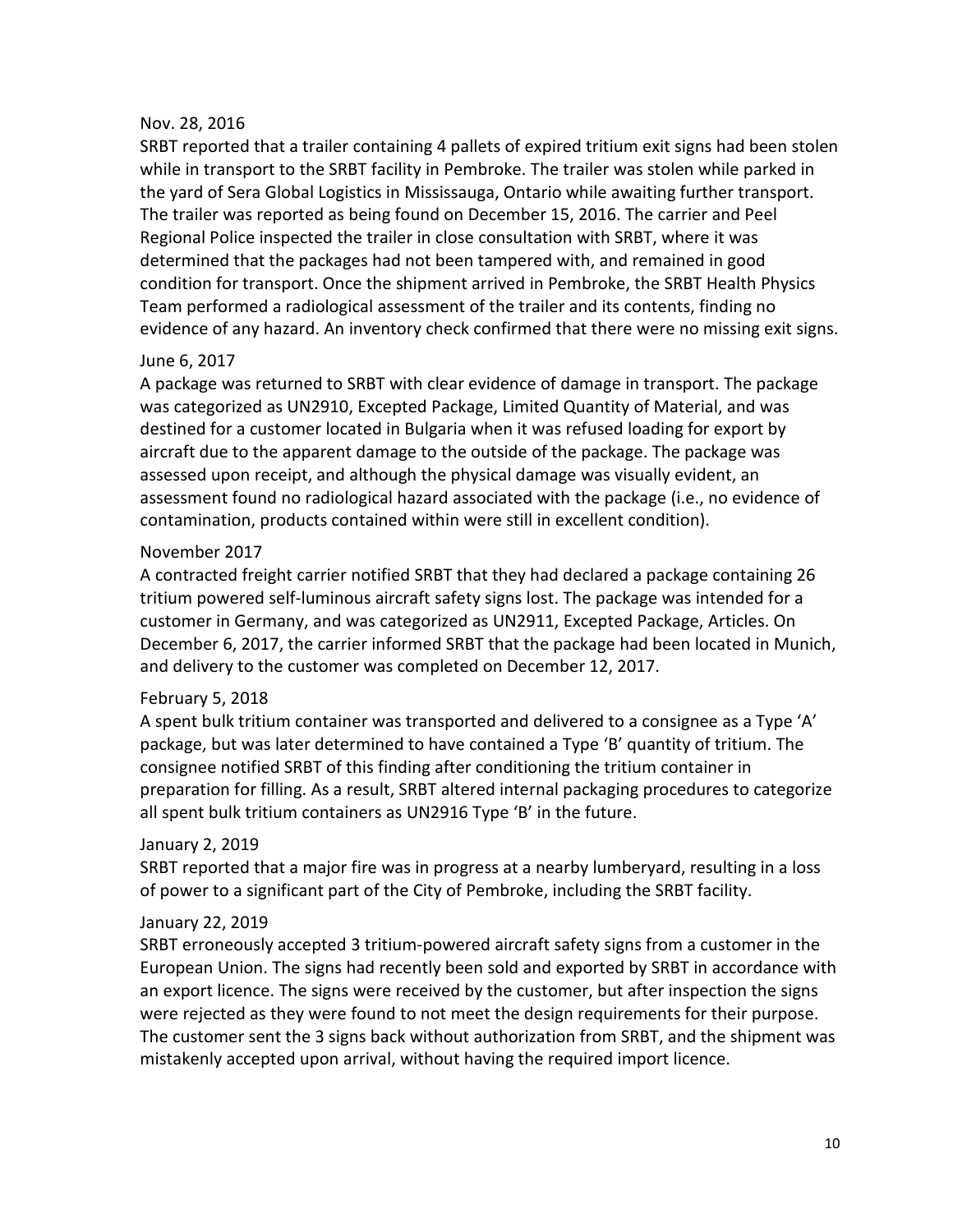February 19, 2021

A fire alarm occurred at the facility at approximately 7:45 am. A malfunction of the compressor generated a small quantity of smoke just prior to the unit automatically shutting down.

August 16, 2021

A fire alarm occurred at the facility at approximately 8:30 am. All personnel were evacuated safely from the facility, and accounted for at the muster point. It was immediately apparent that the alarm was caused by a malfunction of a hand-held, oxy-acetylene torch in Zone 3.

# <span id="page-15-0"></span>**Comments**

These events are indicative of a failure of control, for example, leaving a trailer loaded with tritium signs unguarded, failure to meet inspection requirements in other jurisdictions, and noted malfunctions of equipment which resulted in triggering fire alarms.

However, the CNSC (and SRBT) seem to have no concern about such reported events as for all of these events, stating "There was no hazard to workers, the facility or the environment."

On the other hand, the root causes of these "events", cumulatively, speak to an inadequate "safety culture", in sharp contrast to assurances by both SRBT and CNSC staff professing otherwise.

Despite the potential for hazard and harm from exposure to tritium, these events, which are just those deemed "reportable", are summarily dismissed. The impact on the health and environment of the public closest to this facility and the nuclear workers is summarily dismissed. This is a travesty.

# <span id="page-15-1"></span>**GROUNDWATER – MONITORING AND CONTAMINATION**

# <span id="page-15-2"></span>**Overview**

Groundwater monitoring has been continuously performed by SRBT since 2006. When this program was first implemented (2006-7), 11 monitoring wells exhibited concentrations in excess of 7,000 Bq/l, the Ontario Drinking Water Quality Standard O. Reg 169/03.

SRBT's submission states that:<sup>[19](#page-15-3)</sup>

"tritium concentrations in monitoring wells across the entire array of sampling wells have continuously been decreasing for several years, as the operational changes that were implemented in the mid- to late-2000s take full effect.

Of the 29 monitoring wells routinely sampled, only a single well located in an accessrestricted fenced area very near the stacks exhibits a tritium concentration in excess of the Ontario Drinking Water Guideline value of 7,000 Bq/L. Presently, "Overall, tritium concentrations in wells used for some drinking water exhibit concentrations less than 14% of the Guideline value, and continue to decrease." Based on these monitoring results, SRBT contends that:

<span id="page-15-3"></span><sup>&</sup>lt;sup>19</sup> SRBT CMD 22-H8.1 p.15  $\overline{a}$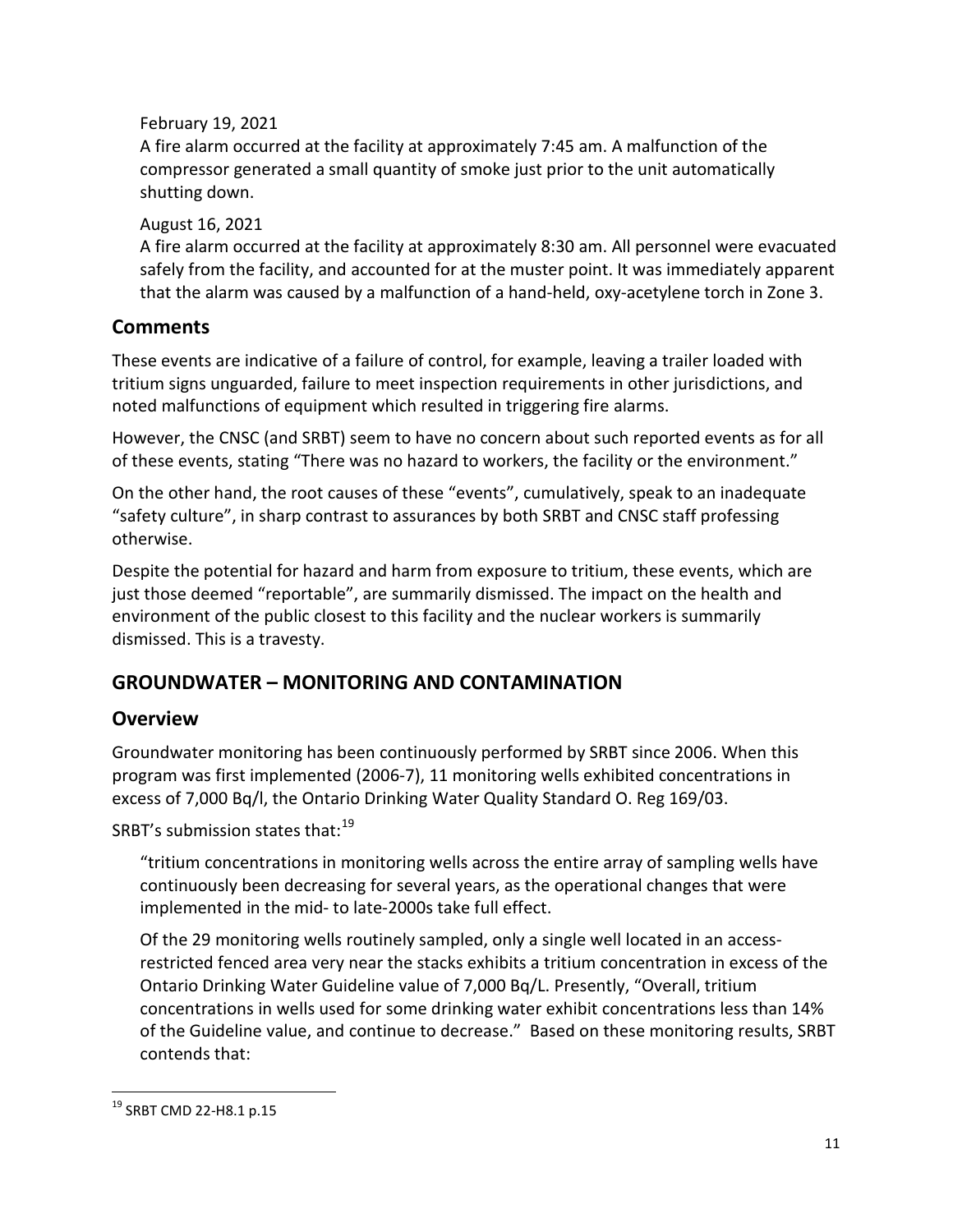"Data obtained via the Groundwater Monitoring Program has clearly demonstrated a continued downward trend in the concentration of tritium in groundwater near the facility. For the period 2015-2021, water from 100% of the SRBT monitoring wells has exhibited a significant drop in average annual concentration, ranging from a decrease of 6% at MW07- 12 to a decrease of 85% at MW06-1. This data clearly demonstrates the positive effect of the operational changes put in place over the last fifteen years." $^{20}$  $^{20}$  $^{20}$ 

The monitoring well, MW06-10, is the sole well that exhibited a tritium concentration in excess of the Ontario Drinking Water Quality Standard O. Reg 169/03. MW06-10 is an engineered sampling well, drilled specifically for that purpose in September 2006, and has been routinely sampled since. Based purely upon its location, this well is expected to exhibit the most elevated concentration of tritium amongst all other groundwater monitoring wells.

SRBT has noted that the tritium concentration sampled from this well decreased by 42% since 2015 and by 79% since 2006. However, in the year 2020, tritium concentrations in this well exceeded the Ontario Drinking Water Quality Standard by a factor of 4! No explanation has been provided by CNSC or SRBT to explain this "anomaly", nor is there any indication as to how or what SRBT will be required to carry out to address this issue. No "penalties" have been issued. Certainly, such tritium concentrations should raise serious concerns as to the potential of seepage from this well. One cannot assume that this is a closed system.

This standard, upheld by the CNSC, has been in place for decades. It is, in effect, a permissible standard, not a protective standard, and far out of line of standards for tritium in drinking water in other jurisdictions. It is not the gauge by which one should assess whether this level can even be considered safe enough or protective.

<span id="page-16-0"></span> $^{20}$  Ibid p. 15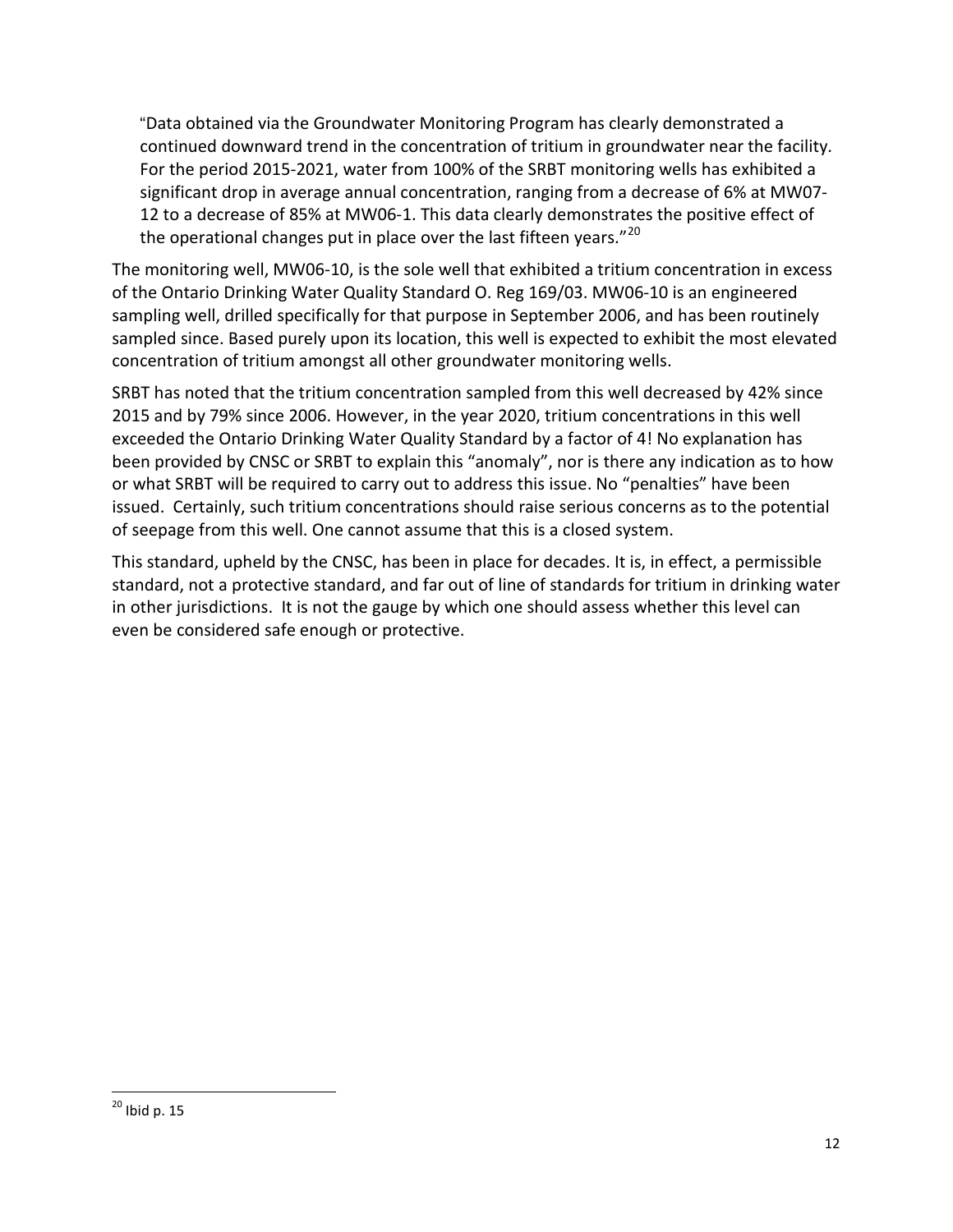# <span id="page-17-0"></span>**CNSC REPORT ENVIRONMENTAL PROTECTION REVIEW - MONITORING [21](#page-17-1)**

SRBT monitors tritium in groundwater around the site with 29 surrounding wells, which were sampled monthly until 2020 and then sampled on a quarterly basis onwards. CNSC moved to quarterly sampling at SRBT's request, given the stability of tritium concentrations and overall decreasing trends over the last 15 years. Should groundwater behaviour change in the future, a higher sampling frequency would be reinstated.

In 2020, concentrations of tritium in samples obtained from all wells were below the Ontario Drinking Water Quality Standard value of 7,000 Bq/ with the exception of one well (MW06-10) with a mean groundwater tritium concentration of 29,513 Bq/L. This well is located at the northwestern corner of the facility directly beneath the area where the active ventilation stacks are located. These high tritium concentrations are representative of historical contamination from the site in the early 2000's and wet deposition under normal operational conditions. This well is a dedicated, engineered groundwater monitoring well within a secured area, and is not available for use as a source of water consumption.



# **Tritium Concentrations around the SRBT facility**

*.*

<span id="page-17-1"></span><sup>&</sup>lt;sup>21</sup> [https://nuclearsafety.gc.ca/eng/resources/publications/reports/srbt/index.cfm#sec-3-2-3](https://nuclearsafety.gc.ca/eng/resources/publications/reports/srbt/index.cfm%23sec-3-2-3)

p. 32,33 Section 3.2.3 Hydrogeological Environment e-Doc: 6549583 (Word) e-Doc: 6621499 (PDF)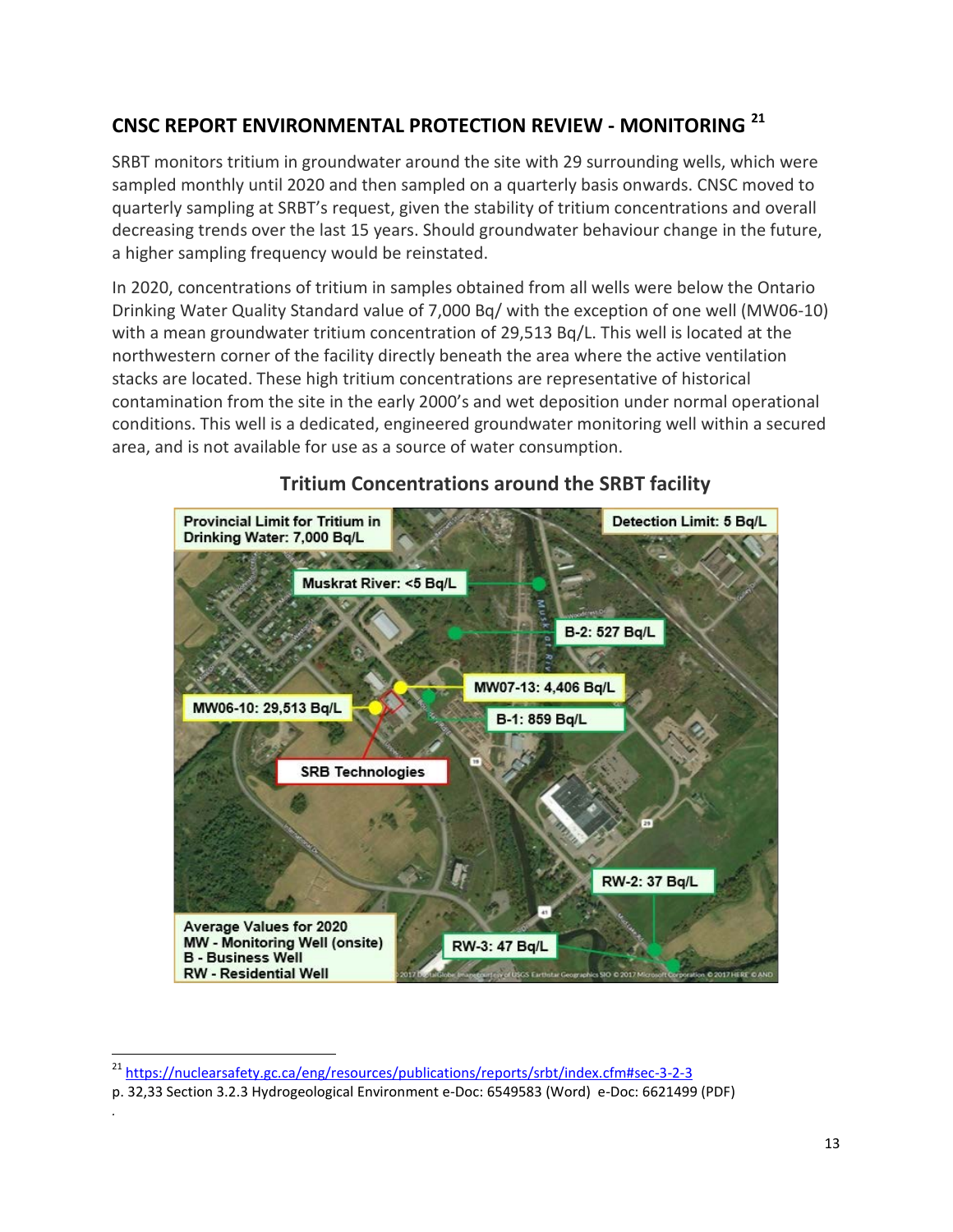SRBT also samples five nearby residential wells around the site, although none of the residential wells are in the groundwater flow pathway. The closest one, RW-2, is 1,100 metres away from SRBT. The tritium concentrations among the sampled residential wells monitored are currently under 60 Bq/L. The tritium concentrations above the limit of detection in the residential wells are a result of deposition of tritium released into the air, not through groundwater movement from SRBT area.

Tritium concentrations decrease significantly at locations farther away from SRBT through natural processes such as radioactive decay, hydrodynamic dispersion and retardation. Over the years tritium concentrations in the Muskrat River (the receiving surface water environment) have been consistently near or below the minimum detectable activity (MDA) (between 5-10 Bq/L).

Groundwater contamination from the early operations of SRBT were of a concern and have been addressed through several corrective measures (e.g., stopping historical practices of releasing waste water into the ground, reducing air emissions, conducting a comprehensive hydrogeological study and establishing a groundwater monitoring program) and regulatory oversight. During SRBT's licence renewal hearing in 2010, concerns remained regarding the upward trend of tritium in the groundwater around the facility. To address the concerns, CNSC staff conducted an independent groundwater modelling assessment in early 2010's.

SRBT completed another groundwater study in 2011 which confirmed that the elevated tritium concentrations in groundwater well MW06-10 was mainly caused by high tritium concentrations in the soil due to historical practices. CNSC staff's modelling also predicted that while some monitoring wells were showing an upward trend, concentrations would decrease as tritium in the soil is gradually flushed out by infiltrated precipitation, and would eventually stabilize.

CNSC staff continue to assess the groundwater monitoring data collected by SRBT against predicted values using staff's modelling assessment initiated in 2010. Using the two monitoring wells in close proximity to SRBT as an example, the relatively good agreement between the modelling results and measurements provides validation of CNSC staff's 2010 prediction of the behaviors of tritium in the groundwater system around the facility.

According to the CNSC, its assessments have demonstrated that releases of tritium resulting from SRBT's operation are "under control and the tritium movement in groundwater around the SRBT facility is well understood." CNSC staff have thus determined that that tritium concentrations in groundwater have declined and stabilized as predicted.

While that may be the case, it does not necessarily translate into assuming that these releases of tritium do no harm. On the contrary, CNSC staff should be very concerned about the levels of tritium in groundwater and the long-term cumulative impact on the environment.

Of all issues is the setting of "standards" that are typically magnitudes greater than the actual amounts released and thus are irrelevant and ineffective. In particular, maintain an outrageous outdated "standard" for tritium levels in drinking water of 7,000 Bq/l (the Ontario Drinking Water Quality Standard O. Reg 169/03). That must change!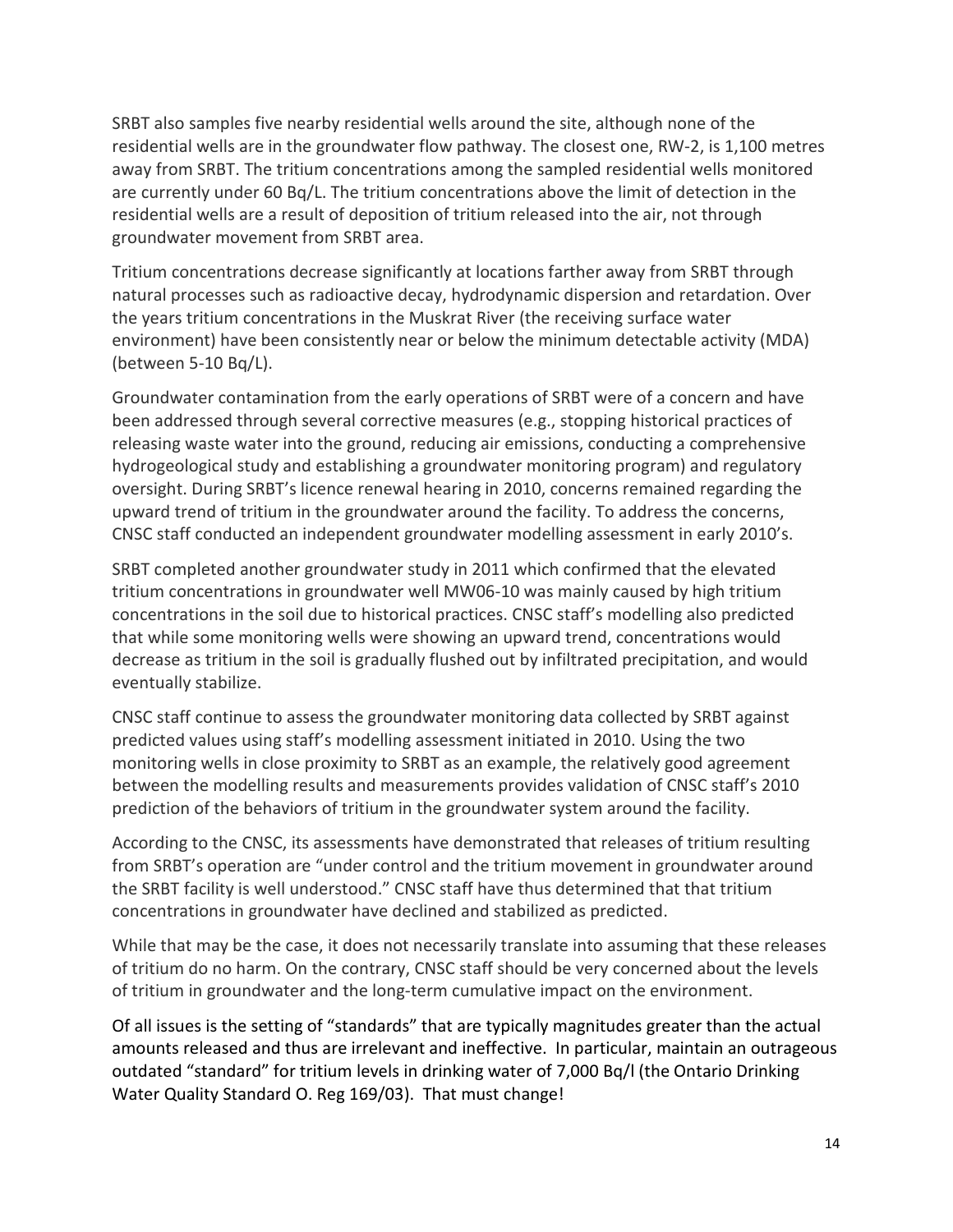# <span id="page-19-0"></span>**CUMULATIVE EMISSIONS OF TRITIUM (HT AND HTO) - SRBT**

Cumulative emissions of tritium are not considered or addressed in SRBT's or CNSC's documents. This is a serious omission. Given that tritium has a half-life of 12.3 years, it will take over 10 half-lives (120 years) for its activity to decay to  $1/1000$ <sup>th</sup> of its initial level. Over the 10 year period demonstrated in the graph below, only about half of the tritium emitted in the early years has decayed. By 30 years of operation, approximately 18.5% of the tritium that was released at the start of operations will still remain.

The following graph highlights a 10 year period of cumulative tritium emissions to water for the years 2010 to 2020, taking into account the decay of tritium in this period.



**Annual and Cumulative Emissions of Tritium (HT and HTO)** 

**TeraBequerels (TBq)**

In the previous decade (2000-2010), and especially for the specific years 2004-2006, tritium

15

emissions to air were 4315, 1224, and 285 TBqs respectively. If these emissions are considered, taking into account that the levels of tritium would decrease by approximately half over a 12 year period, the cumulative emissions of tritium overall for the past 20 years would be significantly greater. This cannot be ignored and thus discounted.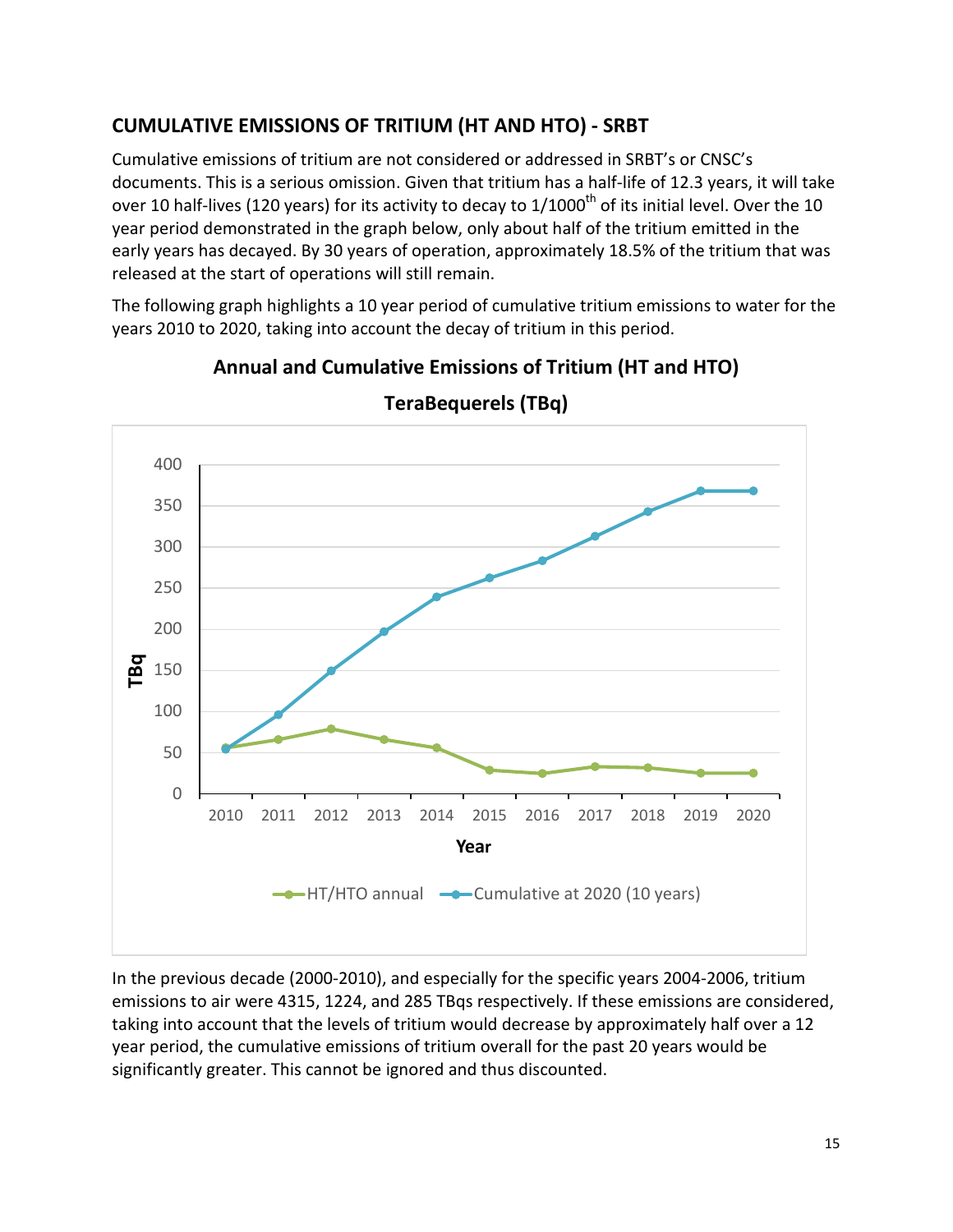# <span id="page-20-0"></span>**CUMULATIVE EFFECTS - OVERVIEW**

 $\overline{a}$ 

While a study of cumulative effects is complex, broad-based in scope, and not a precise science, the potential for adverse cumulative effects resulting from operations of a facility must nevertheless be considered and explored. The combination of various factors or stressors occurring over the same time period and location cumulatively could be far more detrimental than the effects of each stressor individually. This has been recognized for decades.

For example, in 1999, the United States Environmental Protection Agency, in its guidance on cumulative impacts assessment, stated:

"The combined, incremental effects of human activity, referred to as cumulative impacts, pose a serious threat to the environment. While they may be insignificant by themselves, cumulative impacts accumulate over time, from one or more sources and can result in the degradation of important resources."

A similar statement is found in the *Introduction* in *Cumulative Effects Assessment Practitioners' Guide*, prepared for the Canadian Environmental Assessment Agency.<sup>[22](#page-20-1)</sup>

A study of cumulative impacts on human health and the environment resulting from certain activities is multi-dimensional. It is not limited to the actual physical exposure to air pollution, groundwater contamination, etc. It must also consider vulnerable populations in the affected communities, as well as socio-economic factors that these projects entail and the overall wellbeing of a community in the long-term.

Even if each effect may be considered "insignificant" or "unlikely" to potentially cause an adverse effect, it is the cumulative impact of some and possibly all of these adverse effects occurring the same period of time and location that is the essence of cumulative effects.

It is highly doubtful whether "all" adverse effects can be prevented or mitigated, especially when the possibilities and considerations of adverse effects are limited. It defies logic. Regardless of whether the CNSC and the facilities for which it is responsible consider adverse effects "unlikely", the consequences may not.

Pursuing a cumulative approach may well lead to improved understanding of potentially adverse effects that a project or facility may have, in conjunction with other projects occurring over the same time period and space on an ecosystem that may otherwise be ignored.

Regrettably, no mention of cumulative effects has been made in documents submitted by SRBT or the CNSC for the public hearing regarding SRBT's licence renewal request. Clearly, the potential for adverse cumulative effects does exist and will span over a very long period. The failure to consider or address this is indicative of an unwillingness to acknowledge the potential long-term consequences from the operations of such facilities as SRBT.

<span id="page-20-1"></span><sup>22</sup> "Consideration of Cumulative Impacts, *"PA review of* National Environmental Policy Act Documents, May 1999, p. 13. [https://19january2017snapshot.epa.gov/nepa/cumulative-impacts-guidance-national-environmental-policy](https://19january2017snapshot.epa.gov/nepa/cumulative-impacts-guidance-national-environmental-policy-act-reviews_.html)[act-reviews\\_.html](https://19january2017snapshot.epa.gov/nepa/cumulative-impacts-guidance-national-environmental-policy-act-reviews_.html) Refer to: Cumulative Effects Assessment Working Group a*1.0 Introduction* in *Cumulative Effects Assessment Practitioners' Guide*, prepared for the Canadian Environmental Assessment Agency February 1999.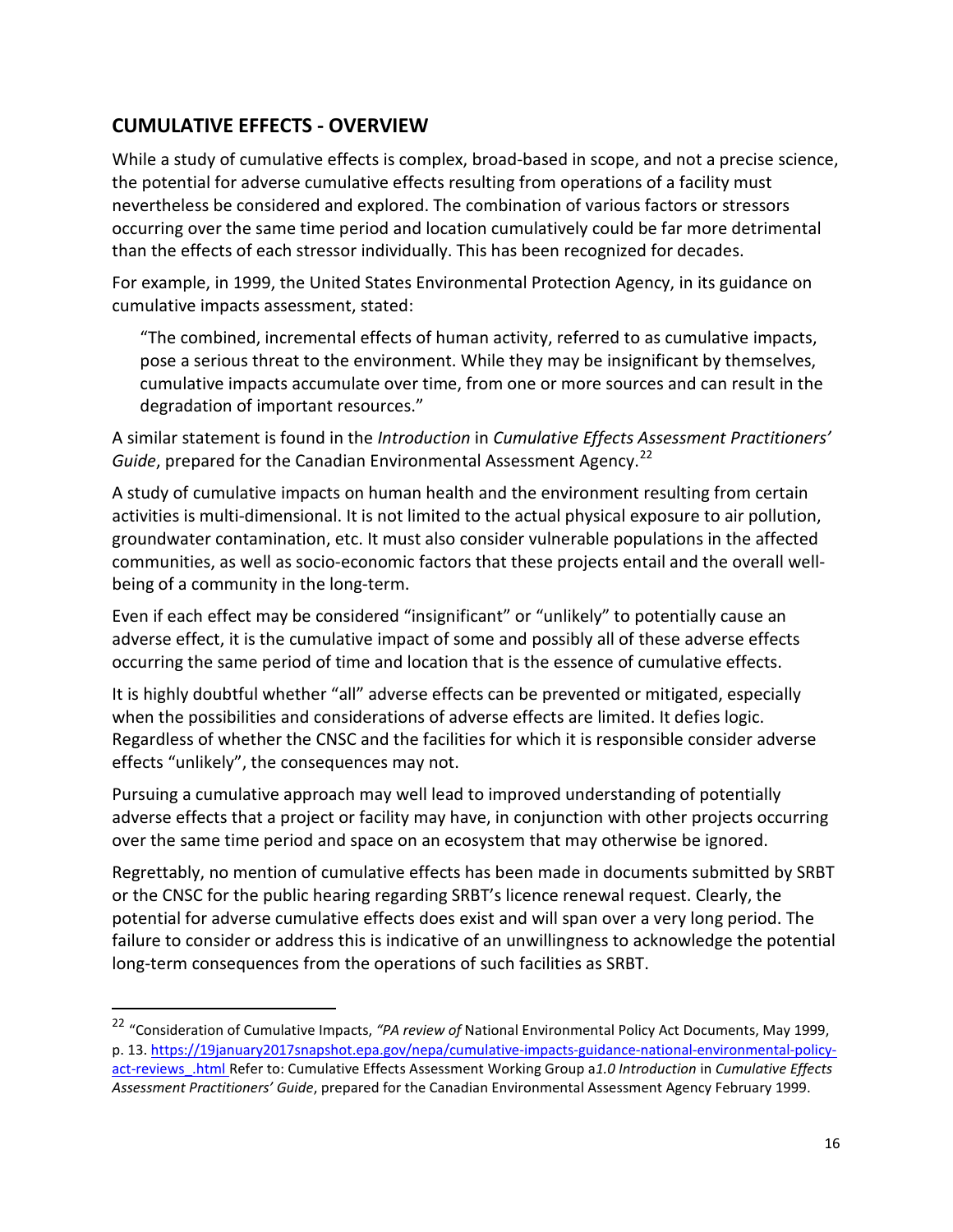# <span id="page-21-0"></span>**DECOMMISSIONING ACTIVITIES**

### <span id="page-21-1"></span>**Dismantling Contaminated Systems [23](#page-21-2)**

Specifically, three contaminated systems in the tritium processing area (Zone 3) of SRBT were dismantled and removed in 2019-20.

- Ventilated wooden cabinets (fume hoods) replaced with modern stainless steel units in the Rig Room;
- A laser-cutting system (last used in the mid-2000s) removed;
- The reclaim rig the rig was thoroughly and safely decontaminated, dismantled and removed from the facility. The equipment had been in a continuously shut-down state for a number of years.

The Reclaim Rig was commissioned and installed in the 1990s for the purposes of reclaiming tritium from expired and non-conforming light sources at SRBT. The rig was operated until January 2007 before a decision was made to discontinue its use. The last reclaim operation was conducted on January 29, 2007. $^{24}$  $^{24}$  $^{24}$ 

The ventilated cabinetry had been left in-state since that time. While some dismantlement had been performed on certain components within the rig several years ago, the main crushing chamber, gearbox, collection can and some associated tritium gas lines remained in place. A decision was made to dismantle the equipment in accordance with SRBT's change control process (ECR-1002), and to dispose of all associated materials in accordance with SRBT's Waste Management Program (WMP).

The dismantling the equipment and cabinetry began November 11, 2019 and was completed in about two weeks. Accordingly, no safety-related issues or events took place during the project, and the space previously occupied by this equipment is available for other uses.

Approximately 120 kg of metal was recycled, and 58 kg of non-recyclable material was sent to landfill as clearance-level waste. Approximately 430 kg of material classified as low-level waste was generated and stored in four drums for disposal in accordance with SRBT's Waste Management Plan (WMP) in 2020.<sup>[25](#page-21-4)</sup>

SRBT possessed a reported 9.523 kg of depleted uranium (DU) in metallic form at the beginning of 2020. This material was used for tritium traps as part of the production of gaseous tritium light sources.<sup>[26](#page-21-5)</sup> The maximum possession limit is 10 kg, so to all intent and purposes, SRBT's possession amount was at the limit.

All contaminated components in these operations exceeding clearance levels were disposed of as low-level radioactive waste. It is not clear what happened to the DU waste.

What is most disconcerting is the lack of clarity in the matter of disposal, as well as the length of time it has taken for SRBT to deal with this contaminated material.

<span id="page-21-4"></span>

<span id="page-21-3"></span><span id="page-21-2"></span><sup>&</sup>lt;sup>23</sup> SRBT 22-H8.1 p. 75, CNSC CMD 22-H p. 27<br><sup>24</sup> 2019 Annual Compliance and Performance Report Section 3.2, 3.3p.63<br><sup>25</sup> Ibid <sup>26</sup> 2020 Annual Compliance Report Section 2.3.4.2 p. 57

<span id="page-21-5"></span>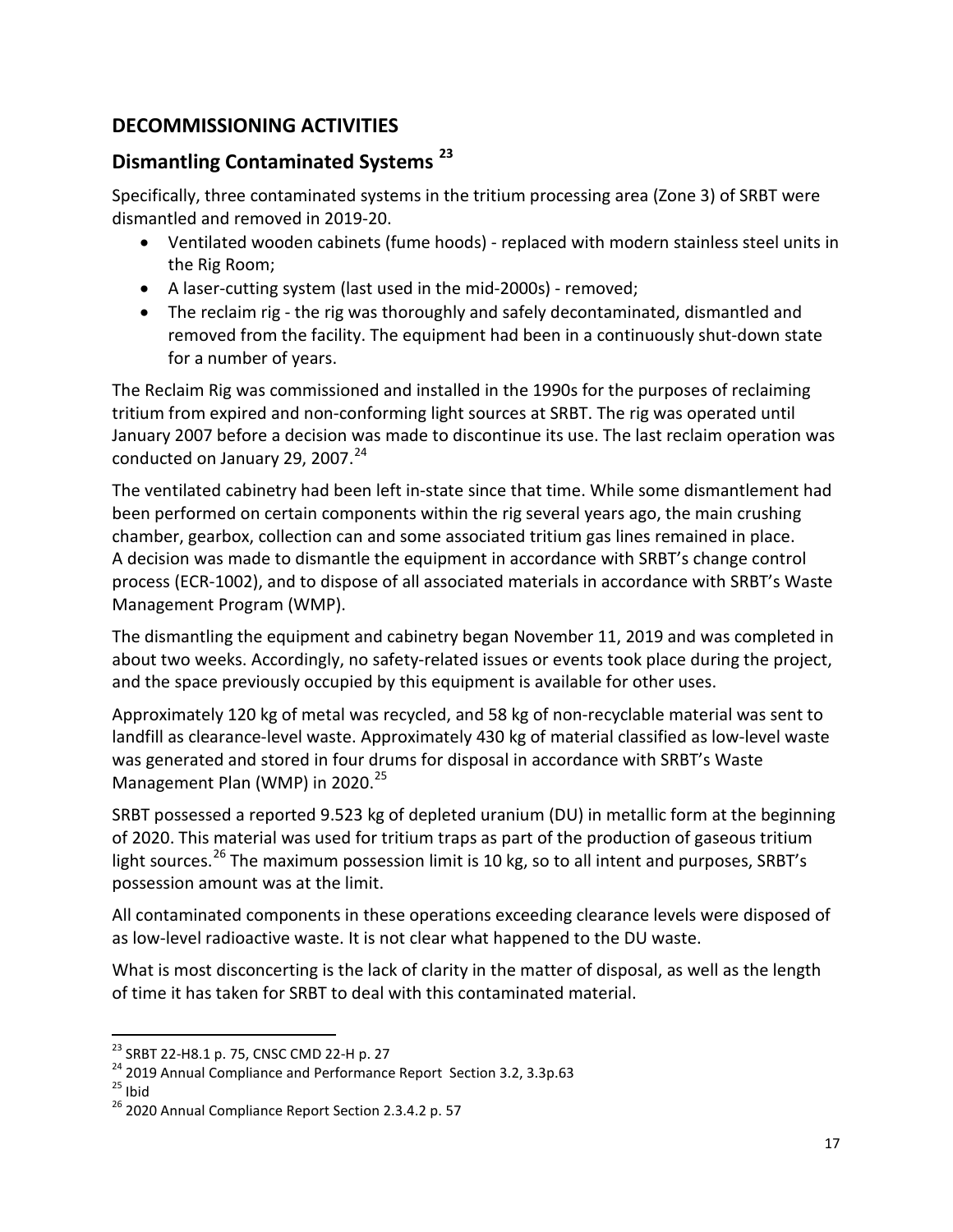Furthermore, there is virtually no information on decommissioning plans either in SRBT's licence renewal request or CNSC's document with respect to SRBT's licence renewal report.

As stated in CNSC's CMD with respect to BWXT's Application for Licence Renewal, "On November 29, 2019, SRBT submitted an updated Preliminary Decommissioning Plan (PDP) and cost estimate for the decommissioning of their facility. CNSC staff accepted the revised PDP, including the cost estimate, on February 3, 2020. The updated cost estimate triggered an update to SRBT's financial guarantee. Accordingly, as review was conducted prior to the submission of SRBT's licence renewal application, it is outside the scope of this CMD as licence renewals do not inherently trigger an update to a PDP."<sup>[27](#page-22-1)</sup>

### <span id="page-22-0"></span>**Decommissioning Plans?**

On November 29, 2019, SRBT submitted an updated Preliminary Decommissioning Plan (PDP) and cost estimate for the decommissioning of its facility. CNSC staff accepted the revised PDP, including the cost estimate, on February 3, 2020. The updated cost estimate triggered an update to SRBT's financial guarantee. As stated in CNSC's CMD, "as this review was conducted prior to the submission of SRBT's licence renewal application, and is outside the scope of this CMD. Licence renewals do not inherently trigger an update to a PDP."<sup>[28](#page-22-2)</sup>

The PDP was reviewed and revised for both content and format in 2019. However, several facility changes that were implemented by SRBT during the current licence term, including the addition of a facility extension, and the removal of obsolete equipment and equipment that had reached the end of its serviceable life are not accounted for, which is an omission on the part of the CNSC.

The CNSC requires SRBT to revise its PDP for their facility at a minimum every 5 years or when requested by the Commission or a person authorized by the Commission. CNSC staff expect the next scheduled update of the PDP and associated cost estimate to be in 2024. Of course, this is based on the assumption that SRBT's licence would be renewed, at least for that period.

The SRBT Financial Guarantee (FG) for decommissioning remains fully funded and held in escrow. As of December 31, 2021, the FG is funded to \$747,760.51. $^{29}$  $^{29}$  $^{29}$  At this stage, there is no way of knowing if this funding is even adequate for the work required for decommissioning, nor when decommissioning, even at the preliminary level, would commence.

As stated in SRBT's licence renewal request application "Assuming that this application is successful and a long-term licence is issued by the Commission, current projections suggest that operations will remain the same, in line with the considerations made above. There is no set future time frame where it is expected that nuclear substance processing at the facility is to cease, or for the decommissioning phase of the facility life cycle to commence."<sup>[30](#page-22-4)</sup>

In other words, SRBT has no planned end-date for the operation of the SRBT facility.

<span id="page-22-1"></span><sup>&</sup>lt;sup>27</sup> CMD 22-H8 p. 57

<span id="page-22-2"></span><sup>&</sup>lt;sup>28</sup> Ibid: The CNSC requires SRBT to revise its PDP for their facility at a minimum every 5 years or when requested by the Commission or a person authorized by the Commission.

<span id="page-22-3"></span><sup>&</sup>lt;sup>29</sup> The required guarantee of funding is \$727,327.00. CMD 22-H8.1 p. 2<br><sup>30</sup> CMD 22-H8.1 p.17

<span id="page-22-4"></span>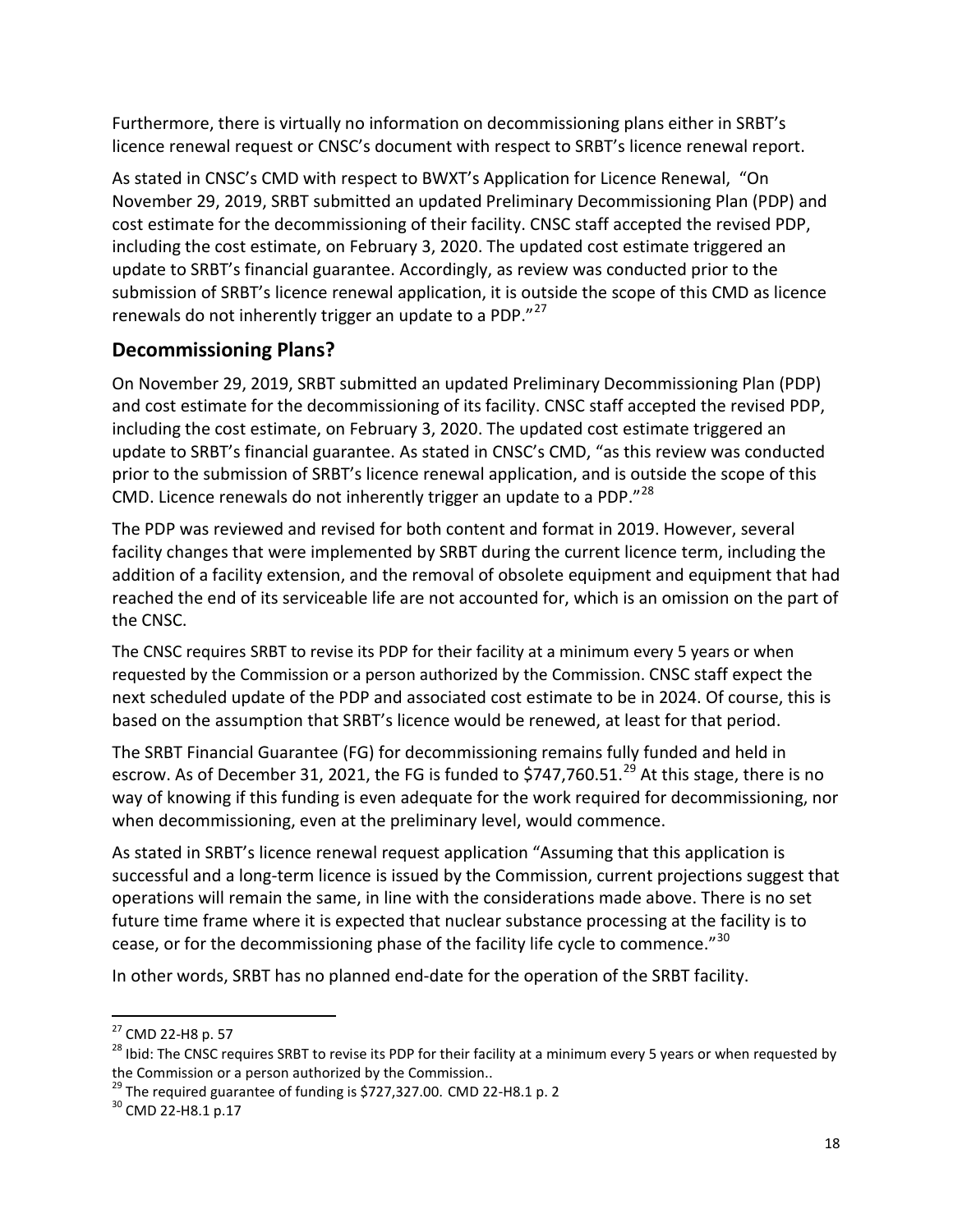# <span id="page-23-0"></span>**TRITIUM - HEALTH EFFECTS**

Both gaseous and aqueous forms of tritium (HT and HTO respectively) are very radioactive and pervasive.[31](#page-23-2) Its half-life is 12.3 years. HT permeates most materials, rubber and many grades of steel with relative ease, and HTO, which is chemically identical and physically similar to ordinary water, mixes very rapidly everywhere.

Tritium is a carcinogen, mutagen, teratogen, and genotoxin. It is easily absorbed into the body through inhalation, ingestion and dermal absorption. Tritium exchanges easily with H atoms, and binds with organic compounds to form Organic Bound Tritium (OBT), and becomes incorporated into DNA. It disrupts the genetic code of reproductive cells. The cells most at risk would be those dividing at the time of exposure. As it easily crosses the placenta, this raises concern for spontaneous abortions, stillbirths, congenital malformations and diseases.

Since tritium spontaneously disintegrates into a helium atom, the resulting recoil excitation can disrupt chemical bonds. These disruptions when reproduced cause chronic diseases such as allergies or hormonal dysfunction.

### <span id="page-23-1"></span>**A. Environmental Pathways**

The following figure demonstrates the numerous exposure pathways:**[32](#page-23-3)**



 $31$  One gram of HT contains about 360 TBq of radioactivity, while one gram of HTO contains about 55 TBq.  $\overline{a}$ 

<span id="page-23-3"></span><span id="page-23-2"></span><sup>32</sup> CNSC 2009: "Tritium Releases and Dose Consequences in Canada in 2006", p.11 [http://nuclearsafety.gc.ca/pubs\\_catalogue/uploads/CNSC\\_Release\\_and\\_Dose\\_eng\\_rev2.pdf](http://nuclearsafety.gc.ca/pubs_catalogue/uploads/CNSC_Release_and_Dose_eng_rev2.pdf)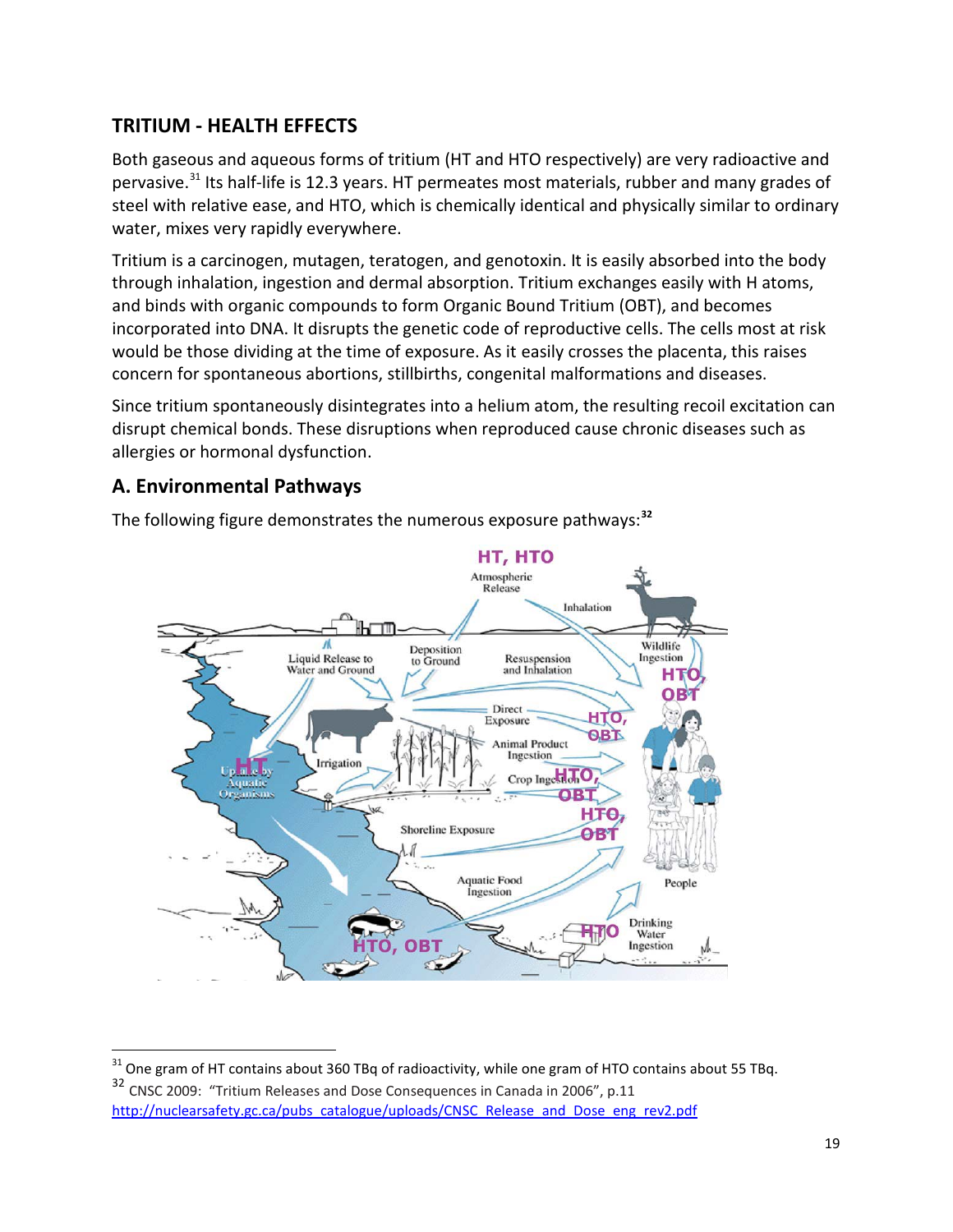#### **Sources of Exposure:**

- Plume: Inhalation of HT and HTO
- Soil: Inhalation and dermal absorption of HTO
- Food: Inhalation of HTO and OBT

#### **Exposure variables:**

- Location relative to plume
- Duration in the plume area
- Breathing zone height above ground surface
- Inhalation rate
- Amount and type of food grown in initial plume area that is consumed
- Age, sex, etc.

A number of studies in Canada have demonstrated the health detriments of tritium, including an increase in the number of fatal birth defects and neonatal deaths in the area of the Pickering nuclear facility, an increase in Down's syndrome and central nervous system anomalies in births in the Pickering area, and an increase in child leukemia deaths near the Bruce plant. As well, the IARC (International Agency for Research on Cancer) study of Nuclear Workers found that radiation related cancer rates of Canadian nuclear workers are higher than that of other nuclear workers receiving the same radiation dose.<sup>[33](#page-24-1)</sup>

Despite these studies and others in other countries (England, Germany, for example) that should alert regulators to the dangers posed by nuclear operations, denial pervades the regulator, and the industry. The burden of proof is being placed on the people to prove harm, rather than on the industry and government to prove no harm.

# <span id="page-24-0"></span>**B. Organic Bound Tritium (OBT)**

 $\overline{a}$ 

While this form of tritium has been well recognized for years, there has been little movement in dealing with the extent to which OBT affects human health and biota. The significance of OBT must be considered and strongly emphasized, as it indicates the extent to which insidious exposure to tritium is detrimental. The following text describes issues related to OBT.

Tritium rapidly enters all material containing hydrogen. Some of this absorbed tritium reacts with organic compounds and is called organically bound tritium (OBT), a very important component of tritium exposures. When there are repeated (i.e., chronic) exposures to tritium, concentrations of OBT gradually increase in all biota. Humans accumulate OBT by consuming OBT in tritium-contaminated food and by drinking/eating, breathing and absorbing tritiated water (HTO). OBT is more problematic than HTO because of its much longer residence time in the body and because OBT by its very nature is located near organic molecules (for example, DNA).<sup>[34](#page-24-2)</sup>

<span id="page-24-2"></span><span id="page-24-1"></span><sup>&</sup>lt;sup>33</sup> Dr. Rosalie Bertell: <u>Health effects of tritium.</u> (*Health Effects of Tritium,* Submitted to the CNSC, (Nov. 27, 2006) <sup>34</sup> Dr. Ian Fairlie, *Tritium Hazard Report Pollution and radiation Risks from Canadian Nuclear Facilities,* June 2007 [http://www.greenpeace.org/raw/content/canada/en/documents-and-links/publications/tritium-hazard-report](http://www.greenpeace.org/raw/content/canada/en/documents-and-links/publications/tritium-hazard-report-pollu.pdf)[pollu.pdf](http://www.greenpeace.org/raw/content/canada/en/documents-and-links/publications/tritium-hazard-report-pollu.pdf)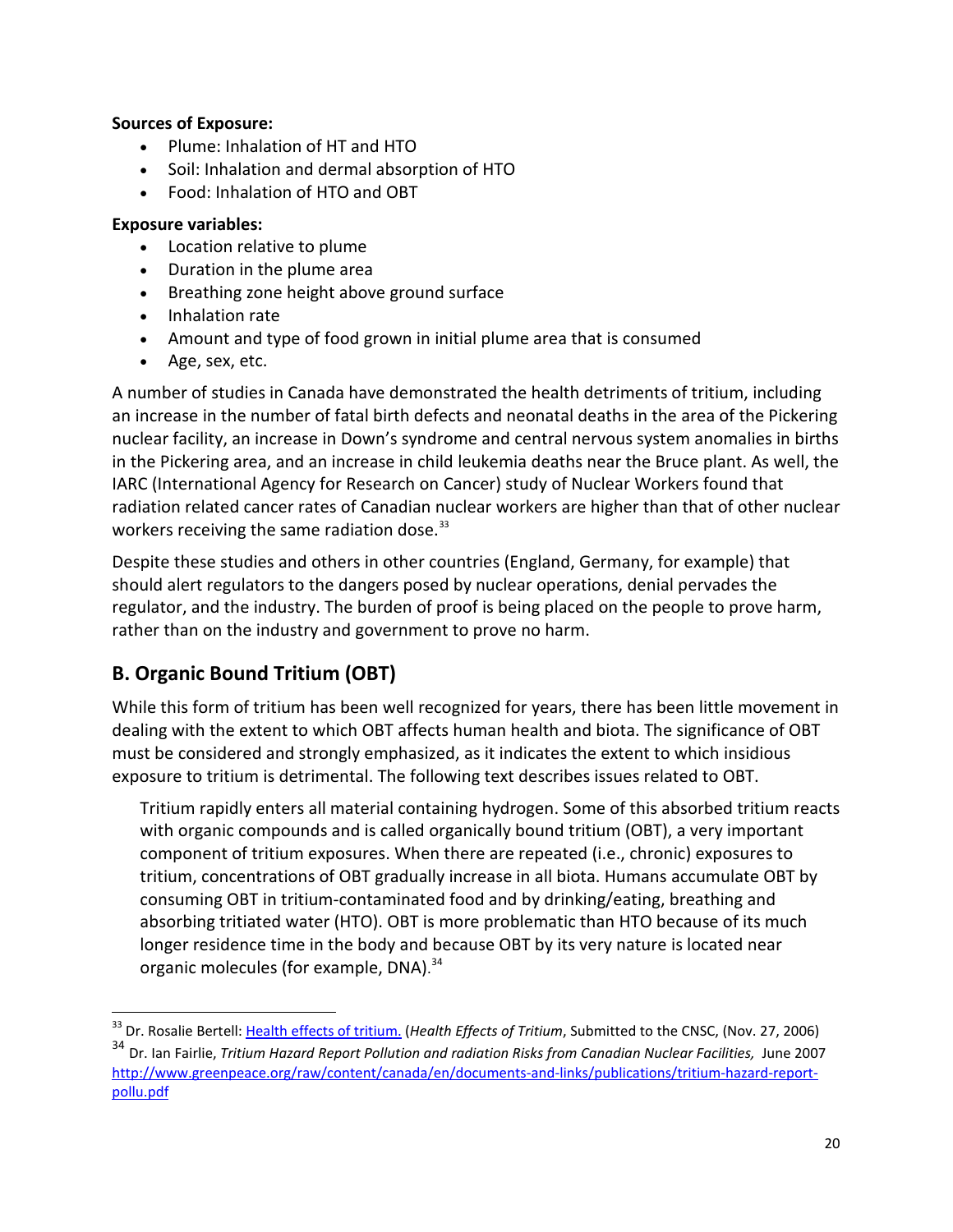The OBT fraction of tritiated water has two components. The first, OBT1, is exchangeable, that is, it easily reacts with other chemicals in the internal environment and binds with oxygen, sulfur, phosphorus or nitrogen atoms, to form amino acids, proteins, sugars, starches, lipids, and cell structural material which are then used and 'destroyed' within the body and excreted in time. Since OBT1 has a biological half-life of about 40 days, it will remain in and accumulate with daily ingestion in the body for about that time.

Chronic exposure to tritiated water (HTO) in food will cause an increase in the exchangeable fraction of OBT (OBT1) to approximately the same proportion as HTO, as one would expect in an area such as Pembroke, exposed to extreme levels of tritium pollution for over thirty years from SRB Technologies from its manufacturing of gaseous tritium light sources.

The second more fixed component, OBT2, also referred to as non-exchangeable OBT, binds with carbon atoms of the DNA. OBT2 has a biological half-life of about 550 days. Since the DNA in the cell is not frequently replaced, being bound to DNA will keep the tritium inside the cells for an average of 550 days. The longer exposure time will increase the deposit of energy in a tissue by a factor of three, analogous to sitting in the sun longer and getting a worse burn.

The non-homogeneous distribution of the two OBT components in the body means higher localized absorbed doses, each at least four times higher than the average dose for uniform spread of HTO, which will increase the estimate of energy deposited generally by another factor of three.

# <span id="page-25-0"></span>**C. Dosimetry - International Commission on Radiological Protection (ICRP)**

The Sievert is a risk-based unit of measurement of ionizing radiation that estimates the probability that a given exposure will result in a fatal cancer. Basing risk on fatal cancers alone does not mean that other radiation related health effects will not occur.<sup>[35](#page-25-1)</sup>

The ICRP methodology and underlying assumptions for calculating the internal absorbed dose are flawed for a number of reasons. For example;

- ICRP considers that HTO doses from inhalation and ingestion are 25,000 times greater than for HT, because the body is not thought to absorb or metabolize hydrogen gas, whereas water is a vital component of all body tissues and metabolic processes. However, HT dispersed into the atmosphere diffuses readily into the soil and is converted to HTO in soil, the rate of which depends on certain soil conditions such as porosity, water content and microbial activity. The converted HT is subsequently transported as HTO.
- The distribution of OBT in the whole body is assumed to be homogeneous, which is not the case, as it is actually localized in certain tissues.
- Lack of consideration has been given to the greater harm of OBT compared to HTO.

<span id="page-25-1"></span><sup>&</sup>lt;sup>35</sup> Dr. Rosalie Bertell: [Health effects of tritium.](http://www.tapcanada.org/en/wp-content/uploads/2009/03/health-effects-of-tritium.pdf) (Submitted to the CNSC, Nov.27, 2006)  $\overline{a}$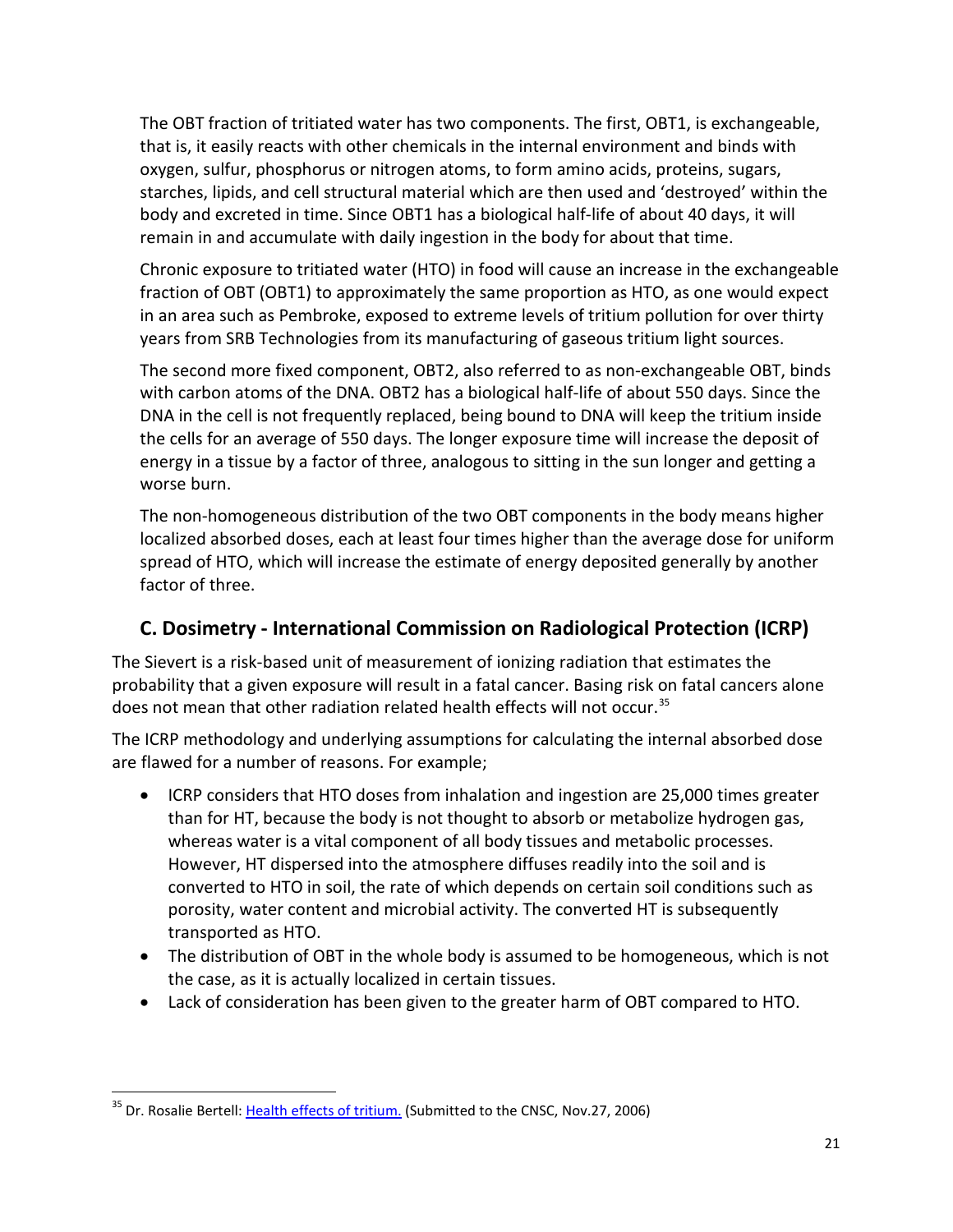- The length of time that OBT1 and OBT 2 remain in the human body after long-term exposure to OBT is significantly underestimated. The dose models for tritium do not fully recognise increases in OBT concentrations from repeated exposures.
- ICRP recognizes only severe genetic effects in live-born offspring are not considered, and does not take into account cases such as miscarriage and stillbirth, teratogenic effects, such as congenital malformations or diseases, or childhood asthma.<sup>[36](#page-26-0)</sup>
- Salient factors such as chronic exposure, non-cancerous effects, or the damage done by tritium to DNA, chronic illnesses due to non-functional enzymes, hormones and essential proteins are not considered, despite evidence that these effects occur.
- ICRP applies a Relative Biological Effectiveness (RBE) Factor of 1 for tritium in determining its dose limit, whereas for most government regulations, the RBE for electron and photon radiation is 1, it is 10 for neutron radiation, and 20 for alpha radiation. Based on several factors mentioned above and a consensus of scientific research, the RBE for tritium is severely underestimated.<sup>[37](#page-26-1)</sup>

The ICRP risk-based system of protection relates to "reference persons" and does not take account of age, size and sex differences in risk factors. It ignores the fact that there is no safe level of exposure to radiation and gives scant attention to populations (women and children) who will bear the burden of the risks.

The CNSC study "Health Effects, Dosimetry and Radiological Protection of Tritium" states:<sup>[38](#page-26-2)</sup>

"Tritium beta radiation is about 1.4 times more effective in causing biological effects than xrays and 2.2 times more biologically effective than gamma ray radiation." This means that the health risk of tritium is respectively 1.4 and 2.2 times higher than these other forms of radiation. "The use of a RBE of 1 in the current ICRP radiation protection framework has not decreased the level of protection afforded to workers or members of the public. This is because implementation of optimization has resulted in exposures to tritium that are very low and well below doses at which an increased risk of cancer has been observed."

The study concludes that:

 $\overline{a}$ 

- Current dosimetry and biokinetic models for assessing dose are acceptable for radiation protection purposes.
- Studies have shown that tritium exposures at current levels in Canada are highly unlikely to cause adverse health effects.
- Canada's current regulatory framework has effectively controlled tritium exposures.

In other words, the status quo is acceptable, despite information clearly indicating otherwise.

<span id="page-26-0"></span> $^{36}$  Straume T and Carsten AL (1993): Tritium radiobiology and relative biological effectiveness: Health Phys. 65:657-672.Teratogenic risks for tritium have been estimated to be six-fold higher than the risks of fatal cancers.<br><sup>37</sup> Relative Biological Effectiveness Factor (RBE): The equivalent dose to a tissue, the Sievert, is found by

<span id="page-26-1"></span>multiplying the absorbed dose, in gray, by a "quality factor" *Q*, the RBE, dependent upon radiation type, and by another dimensionless factor *N*, dependent on other factors such as the part of the body irradiated, the time and volume over which the dose was spread, and the species of the subject. As per most government regulations, the RBE [Q] for electron and photon radiation is 1, for neutron radiation, 10, and for alpha radiation, 20.

<span id="page-26-2"></span><sup>38</sup> CNSC[: http://www.nuclearsafety.gc.ca//pubs\\_catalogue/uploads/CNSC\\_Health\\_Effects\\_Eng-web.pdf](http://www.nuclearsafety.gc.ca/pubs_catalogue/uploads/CNSC_Health_Effects_Eng-web.pdf) pp. x-xii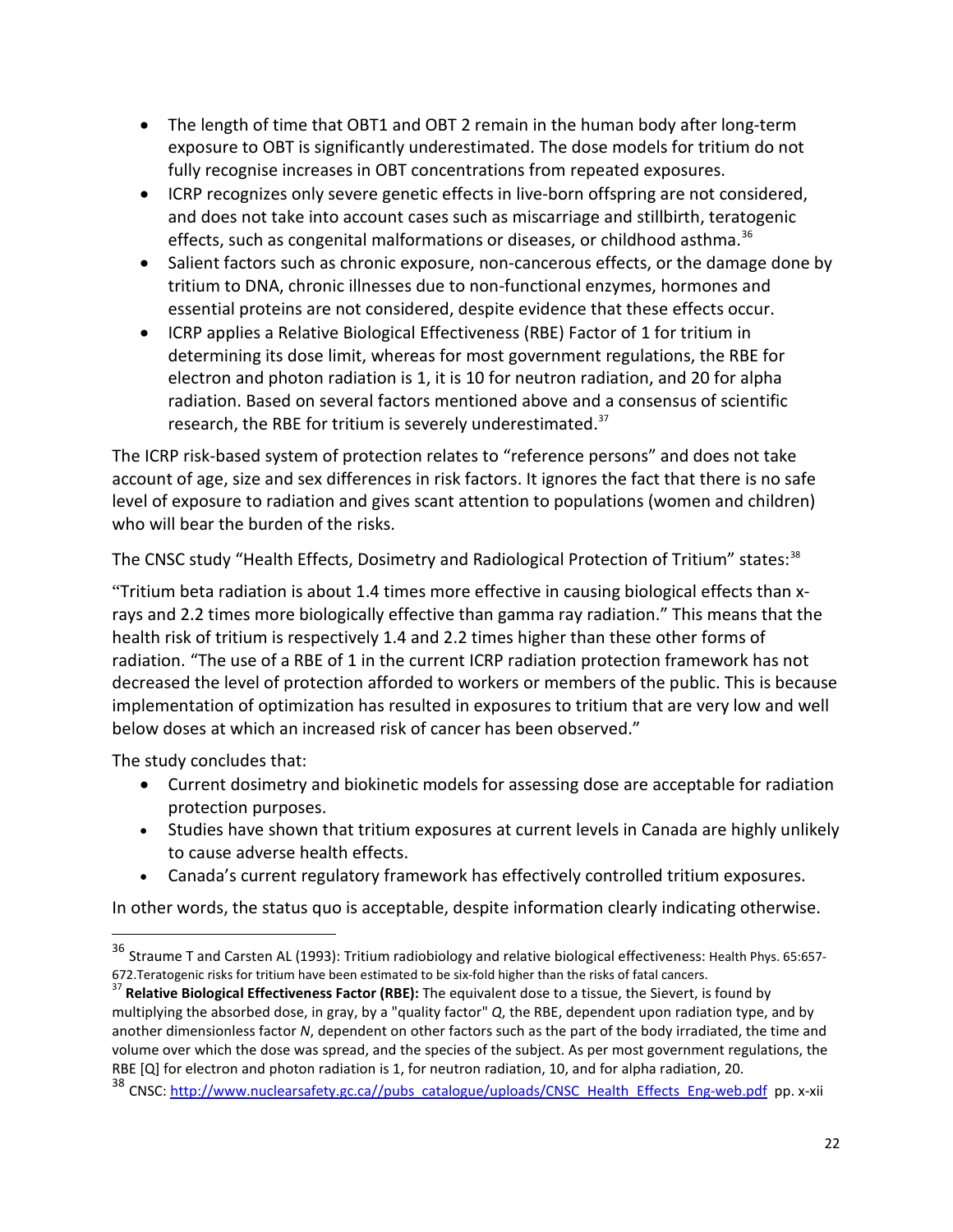# <span id="page-27-0"></span>**CONCLUDING REMARKS AND RECOMMENDATIONS**

### **Summary**

This submission has raised several concerns and issues pertaining to the operations of SRBT over the past several years. In particular;

- Limits: The extremely lax tritium release limits to air, water, sewers and the drinking water standard set by CNSC. Even when these inadequate limits have been exceeded in some incidences, neither SRBT nor the CNSC has shown concern.
- Waste: The application of "clearance levels" for radioactive waste has resulted in the disposing of "cleared" radioactive waste in landfills not designed for radioactivecontaminated waste.

Despite all the issues that have occurred from SRBT's operations, the CNSC has indicated its approval of SRBT's 15-year licence request, with no stipulations as to SRBT's practices and operations regarding the levels of tritium releases, or the wastes. Neither has CNSC indicated the necessity for SRBT to prepare and implement a decommissioning plan in its licence application renewal.

### **Recommendations**

As a regulator of nuclear safety, the CNSC must take a far more cautious and prudent route regarding granting SRBT its request for renewal of its operating licence, and in particular, for a licence of 15 years. A renewal of SRBT's operating licence would only continue to exacerbate an unsustainable situation.

Therefore, it is recommended that the CNSC reject SRBTs application for a 15-year licence renewal. Instead, it is recommended that SRBT's licence be renewed for no more than 5 years. During this period, SRBT must be required to develop a **detailed decommissioning plan** that is subject to public review.

It is also critical that the matter of "waste management", including clearance levels, be reviewed, and that all the wastes that would need to be disposed of by SRBT's operations and that decommissioning are carried out with the utmost safety and caution.

Furthermore, it is highly recommended that the CNSC review its tritium standards. Having excessively permissible standards allows for releases of tritium that are inordinately excessive and thus harmful to human health and the environment in the long term.